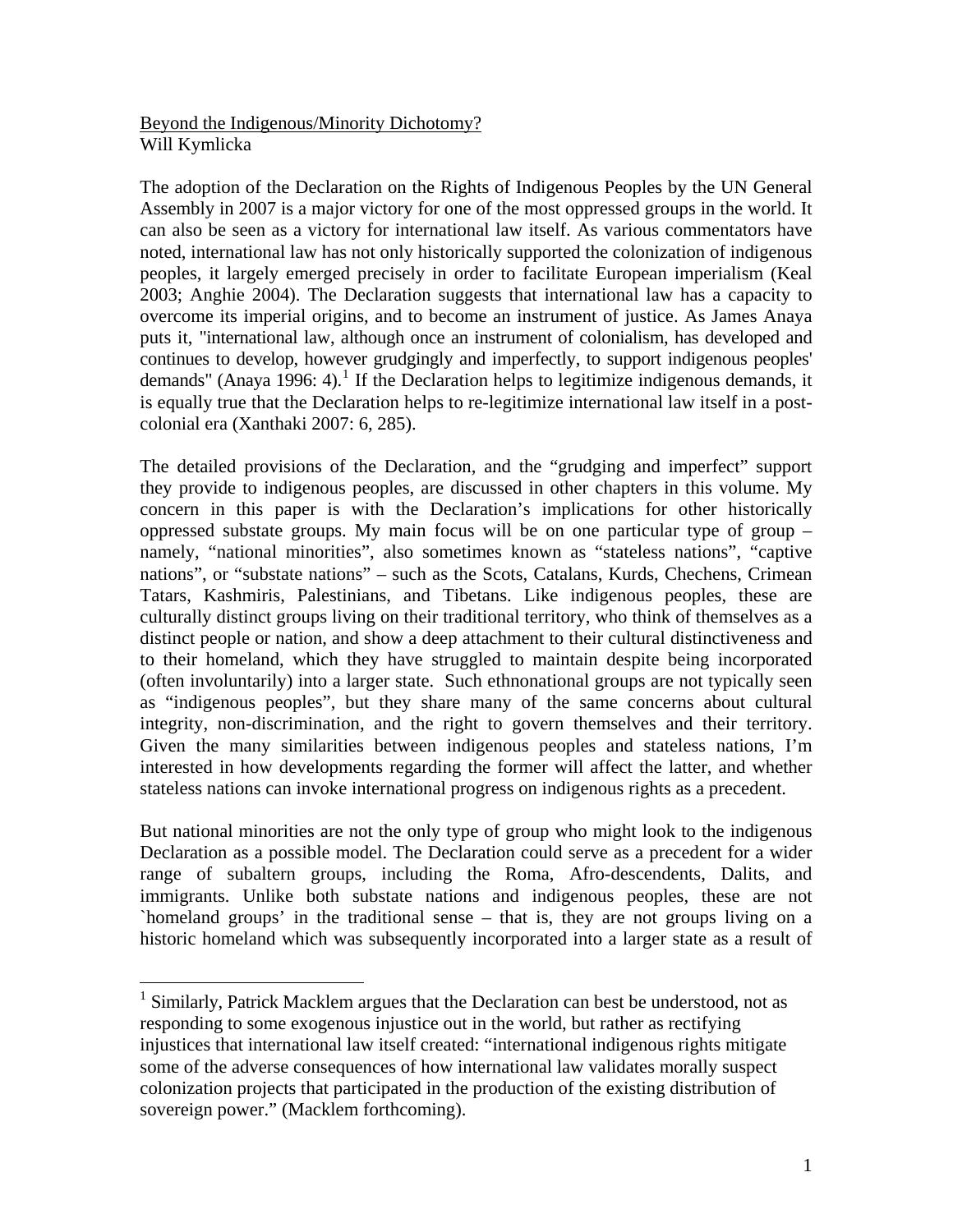conquest, colonization or changes in state borders. Yet even if they do not have the same territorial claims, they certainly share the indigenous experience of suffering from cultural oppression, political marginalization and racial discrimination. As such, they may look to the indigenous Declaration as evidence that international law can be enlisted to support their struggles for respect and emancipation.

In this paper, I want to explore whether such hopes are realistic. Will the Declaration be the first step towards a broader transformation of international law's treatment of substate groups, or will it prove to be a one-off exception, with few if any implications for the rights of other minorities?

Many commentators view the Declaration as a first step towards a more systematic strengthening of the international standing of substate minority groups. According to Stephen Allen, for example, the success of indigenous peoples at the UN can be seen as a "foretaste" of the enhanced standing that other substate groups can expect to achieve "in a mature international society". It is particularly relevant, he suggests, for those national minorities seeking internal self-determination:

[G]rowing support for the indigenous right to self-determination empowers the societal claims of other challenged minorities. By securing the right of selfdetermination, indigenous societies have opened up the prospect of the internal right being made available to other sub-State societal groups. Moreover, the widening of the conception of people-hood is consistent with the notion of fragmented popular sovereignty...In particular, by dispelling the arbitrary distinction between 'minorities' and 'peoples', this development could contribute to the amelioration of ethnic tensions and, in turn, allay the fears of impending disintegration on the part of established States (Allen 2006: 335-6, 338).

On this view, indigenous peoples have opened the door for other "challenged minorities" to make progress in international law.

At first glance, this seems an eminently reasonable expectation. After all, it is widely recognized that indigenous peoples and minorities are "overlapping categories subject to common normative considerations", and that "indigenous and minority rights issues intersect substantially" (Anaya 2004: 21). Given these shared concerns, it is also widely acknowledged that the difference between such national minorities and indigenous peoples "is one of fuzzy edges rather than bright lines" (Thornberry 2002: 54). This is reflected in the overlap in participation in the UN Working Group on Minorities and the UN Working Group on Indigenous Populations, and in the ongoing difficulties the two Working Groups have had in determining the principles on which groups should be categorized as indigenous or minorities.<sup>[2](#page-1-0)</sup> Indeed, the former Chair of the UN's Working

<span id="page-1-0"></span><sup>&</sup>lt;sup>2</sup> See Tom Hadden's account of the Working Groups, noting that minorities and indigenous have "broadly similar concerns", that there is "a good deal of overlap" in representation in the two Working Groups, and that "it is difficult to distinguish clearly"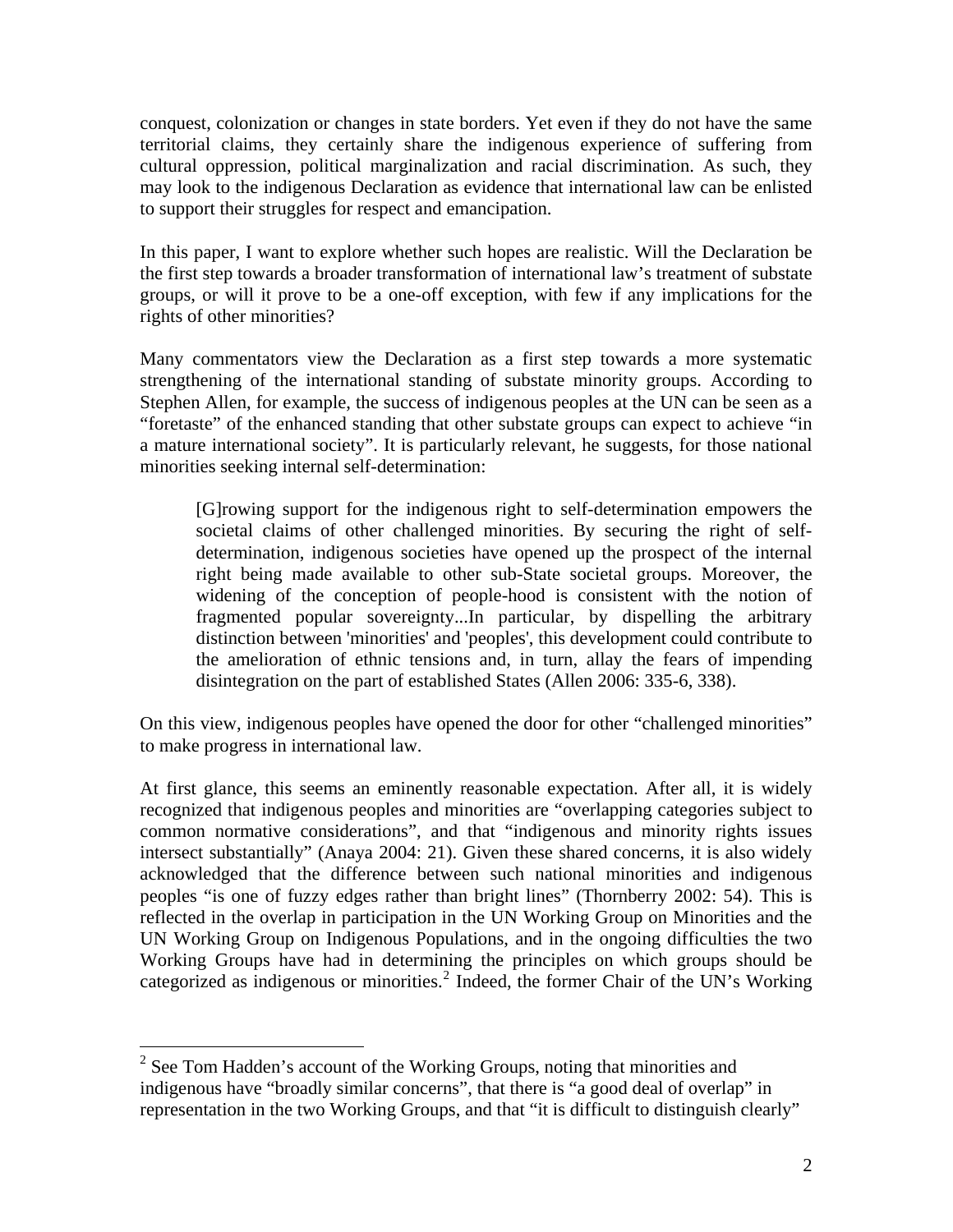Group on Minorities, Asbjorn Eide, in a paper he co-authored with the Chair of the Working Group on Indigenous Populations, acknowledged that "The usefulness of a clear-cut distinction between minorities and indigenous peoples is debatable. The Sub-Commission, including the two authors of this paper, have played a major role in separating the two tracks. The time may have come for the Sub-Commission to review the issue again" (Eide and Daes 2000: para  $25$ ).<sup>[3](#page-2-0)</sup>

Given the overlapping nature of the underlying concerns, and the fuzzy nature of the categories themselves, it seems natural, even inevitable, that the adoption of an indigenous rights Declaration should open the door for other minorities. Moreover, as Allen notes, the substantive provisions of the Declaration help to dispel many of the shibboleths that states have used historically to justify the oppression of minorities. The indigenous Declaration has shown that sovereignty can be multiple and multi-level rather than unitary and homogenous; that international human rights law can recognize collective and group-differentiated rights not just individual and universal rights; that self-determination can take many different forms, including internal autonomy; that cultural identities are worthy of respect and protection; that historic injustices should be rectified; and so on. In all of these respects, the indigenous Declaration has been described by commentators as rooted in a broader "multicultural outlook" (Xanthaki 2007: 90), or "multicultural model of political ordering" (Anaya 2004: 15), that has implications for the treatment of other forms of ethnic and cultural diversity. This broader multicultural outlook endorses ideas of multiple loyalties, cultural diversity, and dispersed sovereignty, and challenges outmoded ideas of national homogeneity, exclusive loyalty and monolithic sovereignty. For Xanthaki, the way in which international indigenous rights norms endorse this multicultural outlook is their "most important contribution", relevant not just to indigenous peoples, but also to international human rights norms more generally (Xanthaki 2007: 90).

In short, by endorsing the legitimacy of concerns about cultural integrity and autonomy, and by endorsing a multiculturalist model of political ordering, the indigenous Declaration sets a precedent that minorities can invoke to defend their struggles for strengthened rights in international law. Moreover, the very process of drafting the Declaration, with its innovative procedures for ensuring the full participation of indigenous peoples themselves, also can be seen as opening the door for other minorities. During the long history of negotiations over the Declaration, UN decision-making fora and procedures that had previously been restricted to state representatives were opened up to representatives of indigenous peoples. This can be seen as setting a precedent for a wide range of sub-state ethnocultural groups to participate in the creation and enforcement of international law (Xanthaki 2007: 121, 282).

between indigenous and other substate ethnic groups (Hadden 2007: 296). He suggests therefore that, in the future, the two could be combined.

<span id="page-2-0"></span><sup>&</sup>lt;sup>3</sup> See also Brownlie 1988.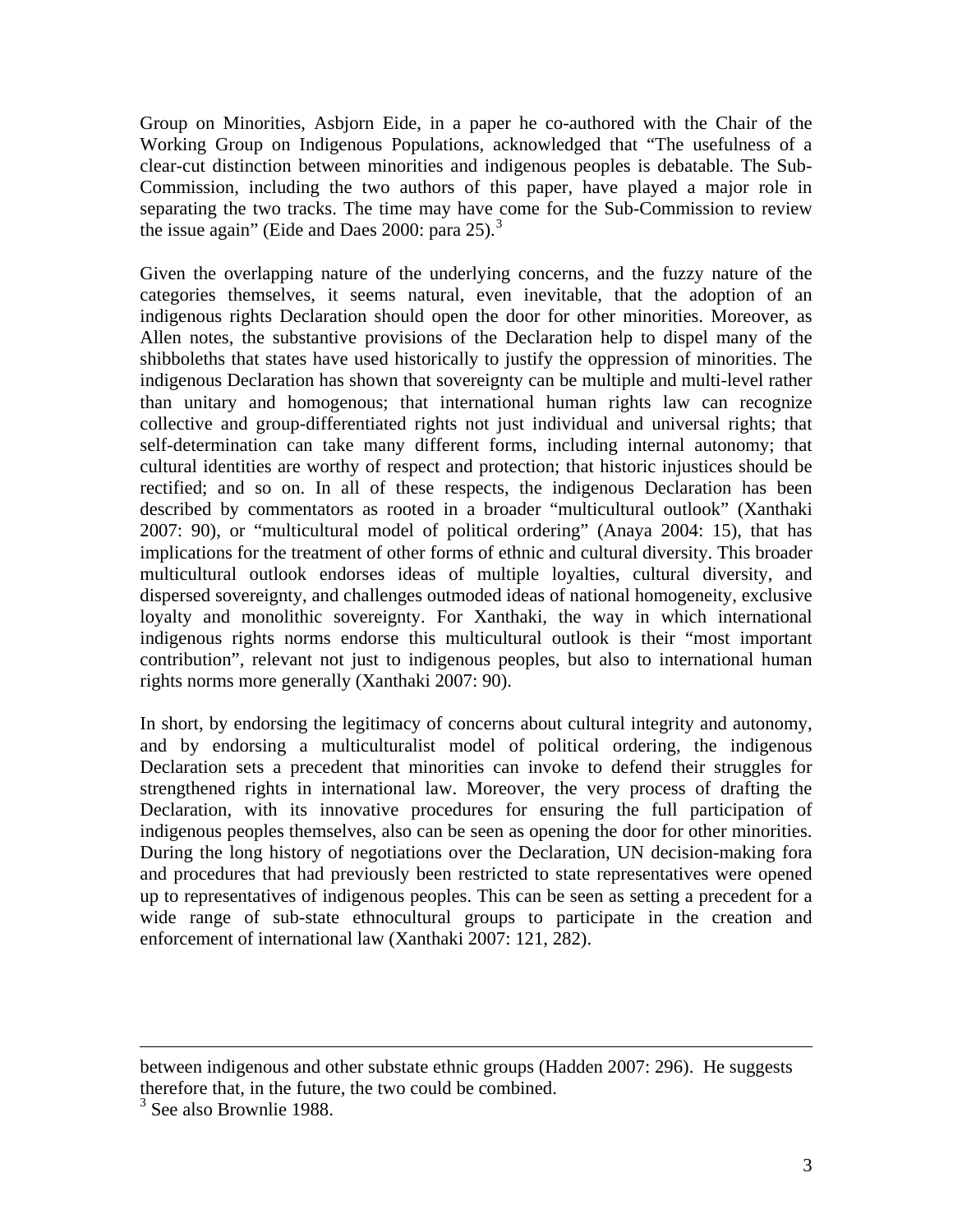Both in its content and process, therefore, the Declaration seems to open the door for other minorities.<sup>[4](#page-3-0)</sup> This optimistic view of the broader transformative potential of the indigenous Declaration is both intuitively plausible and normatively attractive. However, I believe it is too optimistic. I see no evidence that the conceptual or procedural breakthroughs made by indigenous peoples are opening doors for minorities. On the contrary, as we will see, the dramatic enhancement of the rights of indigenous peoples over the past 15years has coincided with a period of stagnation, even retrenchment, in the international status of minorities, and with growing international hostility to many minority rights claims. Indigenous peoples and minorities have been moving along very different, even opposite, trajectories at the UN.

Nor is this an accident. The success of the international indigenous movement to date has depended precisely on the assumption that progress for indigenous peoples need not, and will not, open the door to greater recognition or protection of other minorities. When Member States voted for the indigenous Declaration, they did so on the assumption that the UN can enhance the rights of indigenous peoples while simultaneously resisting the expansion of, or even diminishing, the rights of other minorities. In this sense, they presupposed what I call a "firewall" model of the relationship between indigenous peoples and minorities. On this view, the rights of indigenous peoples are categorically distinct from, and have no conceptual or legal implications for, other minorities, and an ironclad barrier will prevent other minorities from walking through any doors that indigenous peoples have opened.

The Declaration will not have broader transformative effects unless or until this firewall breaks down. And it is indeed possible that, over time, international law will need to acknowledge the overlapping categories and common concerns that connect indigenous and minority rights, and that the Declaration will thereby end up having transformative

<span id="page-3-0"></span><sup>&</sup>lt;sup>4</sup> Some commentators go even further, and argue that the success of the indigenous rights movement at the UN provides an opening, not just for ethnocultural groups, but for a broad array of new social movements devoted to social justice and global democracy, including women's rights, environmental groups, and anti-poverty groups. This helps to explain the enormous interest in the international indigenous movement amongst scholars of new social movements and of "counter-hegemonic globalization" or "globalization from below". These scholars hope and assume that the achievements of indigenous peoples at the UN are a precedent that other non-state actors can draw upon to help create a more just system of international law, and a more mature international society. These achievements are transformative, not just of the status of indigenous peoples and minorities, but of international law and international organizations more generally, changing the very ground rules of the Westphalian order that had privileged state actors over non-state actors, and privileged state sovereignty over principles of justice and democratic inclusion (eg., Muehlbach 2003; Passy 1999; Feldman 2002; Smith 2008; Morgan 2004; Falk 1988, 1995). However, my focus in this paper is on the impact of the indigenous Declaration on other ethnocultural groups. Even if the international indigenous movement has opened the door for new social movements generally, I will argue that it has not done so for other ethnocultural groups.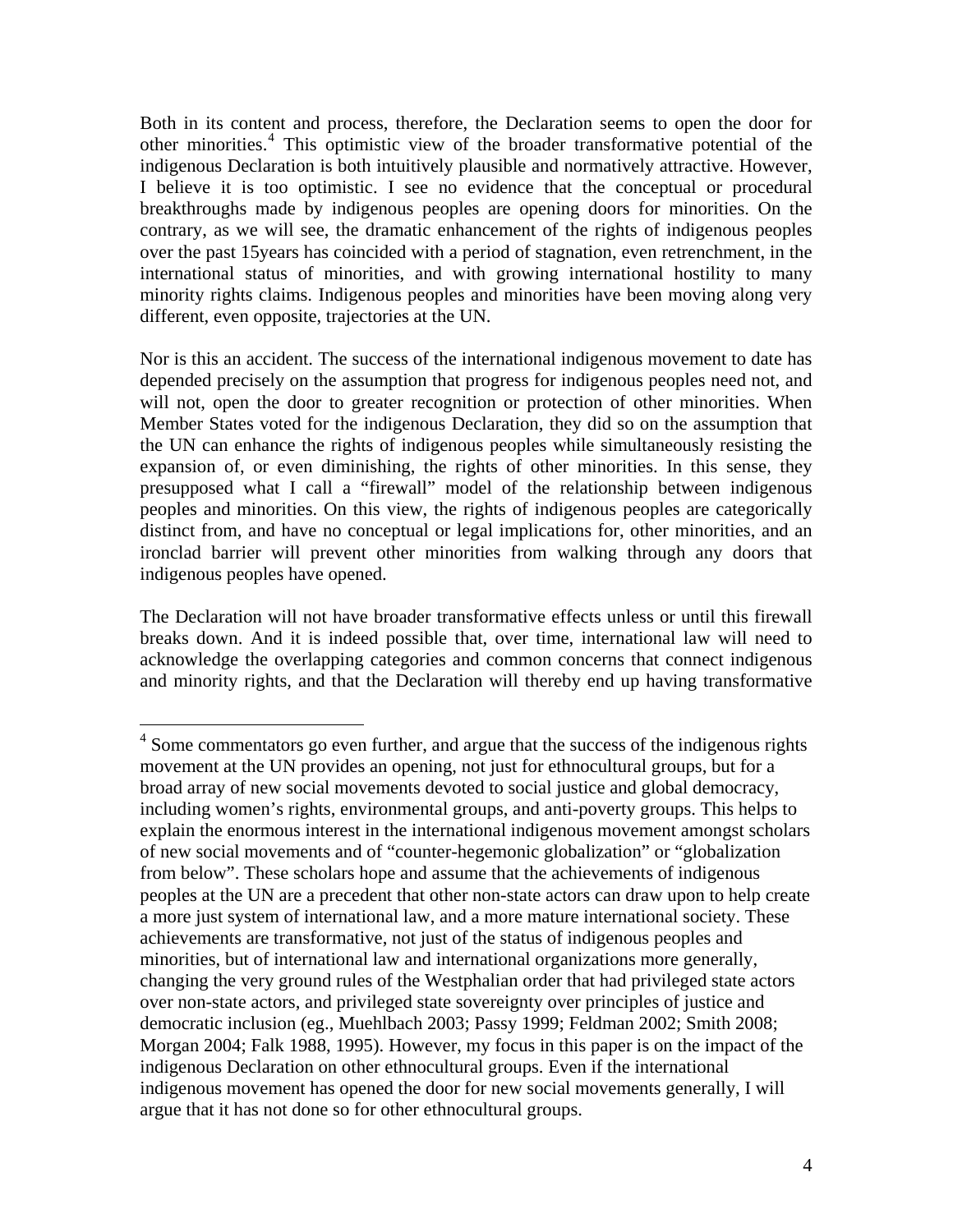effects that member states neither intended nor desired. However, I will argue that we should not underestimate the capacity and determination of UN member states to prevent minorities from invoking the indigenous Declaration as a precedent or model. Moreover, even if the firewall were to break down, acknowledging the overlap between minorities and indigenous peoples could have unpredictable effects. It could result in the status of minorities in international law being pulled up by the achievements of indigenous peoples. However, it is equally possible that support for the rights of indigenous peoples would be dragged down by the international hostility to minority rights.

To my mind, this is one of the great uncertainties about the long-term effects of the Declaration. Will the core ideas of the Declaration – ideas of multicultural political ordering, multiple loyalties, cultural diversity, dispersed sovereignty and rectification of injustice - spread outwards to lift up other ethnocultural minorities? Or will state fears about the destabilizing effects of such a spread gradually erode support for indigenous rights? Or will the firewall in fact prove stable over time, allowing the UN to continue to enhance indigenous rights while resisting minority rights?

Since the Declaration was only adopted in 2007, it's obviously too soon to make definitive predictions. However, we can identify some of the factors that are likely to determine the long-term relationship between indigenous rights and minority rights. I will begin by outlining the divergent trajectories of minorities and indigenous peoples over the past 20 years at the UN, and how these trajectories reveal the pervasiveness of the firewall view. I will then explain why the firewall may ultimately break down, but in ways that are as likely to erode indigenous rights as to strengthen minority rights. I will conclude with some thoughts about how the concepts and categories currently used in international law might need to change if the broader transformative potential of the Declaration is to be realized.

## *The Need for Targeted Indigenous Rights*

In order to see the shape of the problem here, we need to recall why indigenous peoples struggled to gain a dedicated Declaration on indigenous rights, separate from the rights owed to minorities under the UN. After all, the International Bill of Rights does not neglect issues of cultural diversity. Article 27 of the ICCPR, in particular, enshrines a right to enjoy one's culture:

In those States in which ethnic, religious or linguistic minorities exist, persons belonging to such minorities shall not be denied the right, in community with the other members of their group, to enjoy their own culture, to profess and practise their own religion, or to use their own language.

This guarantee of a right to enjoy one's culture in community with co-members is clearly relevant to many concerns of indigenous peoples, and indeed they have successfully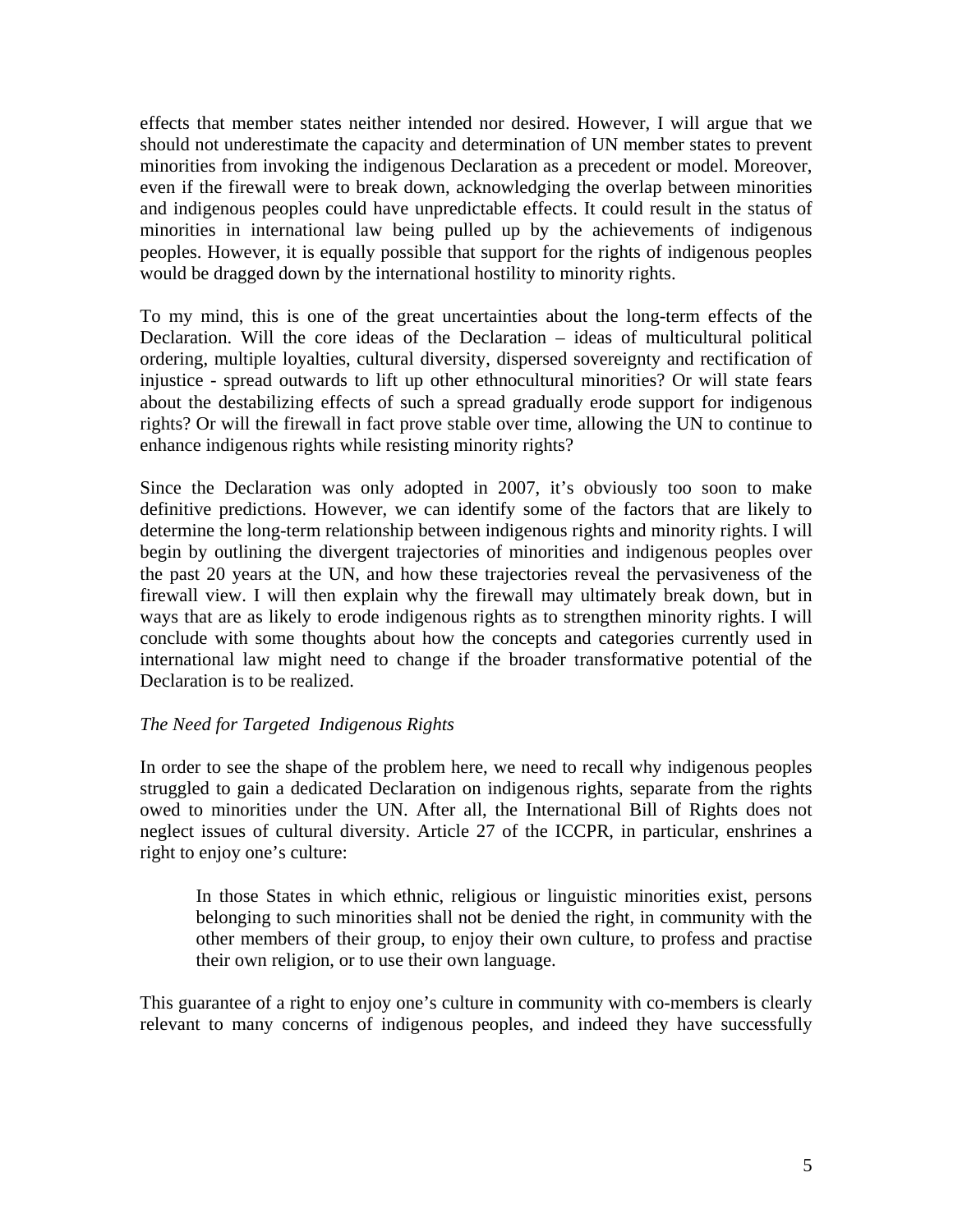invoked Article 27 in a series of cases to help protect indigenous cultural practices that were threatened by state policies.<sup>[5](#page-5-0)</sup>

However, while Article 27 has proven helpful, it has clear limitations as a framework for articulating indigenous claims. To oversimplify, Article 27 can be invoked to contest discrete laws or policies adopted by states, but it does not contest the structure of the state itself. It sets limits on how states govern their indigenous peoples, but it does not put in question the right of states to govern indigenous peoples and their territories. Yet it is precisely the structure of the state that is the central issue for many indigenous peoples. They do not simply want the state to govern them differently; rather, they want to govern themselves. They do not simply want to change how power is exercised over them, but who exercises that power. They seek self-government, not just because they see it as vital to their future well-being, but also because it is the core of the historic injustice inflicted upon them. The core injustice of colonialism was the assertion of claims to sovereignty over indigenous peoples and their territories by colonial settlers, and this was an injustice that was ratified by international law itself. By now affirming an indigenous right of selfgovernment, international law can mitigate that injustice.

These sorts of claims cannot plausibly be handled under Article 27. Article 27 is a generic minority rights clause that seeks to articulate a rights-claim that all minorities can invoke, regardless of their particular historical relationship with the state. It therefore applies to newly-arrived immigrants and refugees as well as to historically-settled indigenous peoples or national groups. The members of all such groups – new or old, large or small, territorially-concentrated or dispersed – have the right to enjoy their culture in community with their co-members. Indeed, the UN Human Rights Committee has ruled that even visitors to a country should be able to claim an Article 27 right to enjoy their culture.<sup>[6](#page-5-1)</sup>

This right to enjoy one's culture is a profoundly important human right. But precisely because it is a generic minority right, claimable by visitors as much as indigenous peoples, it cannot speak to issues raised by histories of colonization and conquest, or to cases where the very right of the state to govern particular peoples or territories is in dispute. To deal with these issues and cases, a separate legal instrument is needed, focusing not on minorities in general, but on a narrower set of groups who share a particular pattern of injustice in their historical relationship to state power.

And this of course is the rationale and function of the indigenous Declaration. It focuses not just on the right of individuals to enjoy their culture in community with co-ethnics, but on the structure of the state, the distribution of political power over peoples and territories, and on rectifying historic injustice in that distribution. This is reflected in the Declaration's core principle of self-determination, and in its provisions regarding internal autonomy, legal pluralism, and control over traditional territory.

<span id="page-5-0"></span><sup>&</sup>lt;sup>5</sup> Kitok, Lansman, Hopu, Ominayak etc.

<span id="page-5-1"></span><sup>&</sup>lt;sup>6</sup> Human Rights Committee, General Comment No. 23, "Rights of Minorities (Article 27)", adopted 8 April 1994, para 5.1 and 5.2.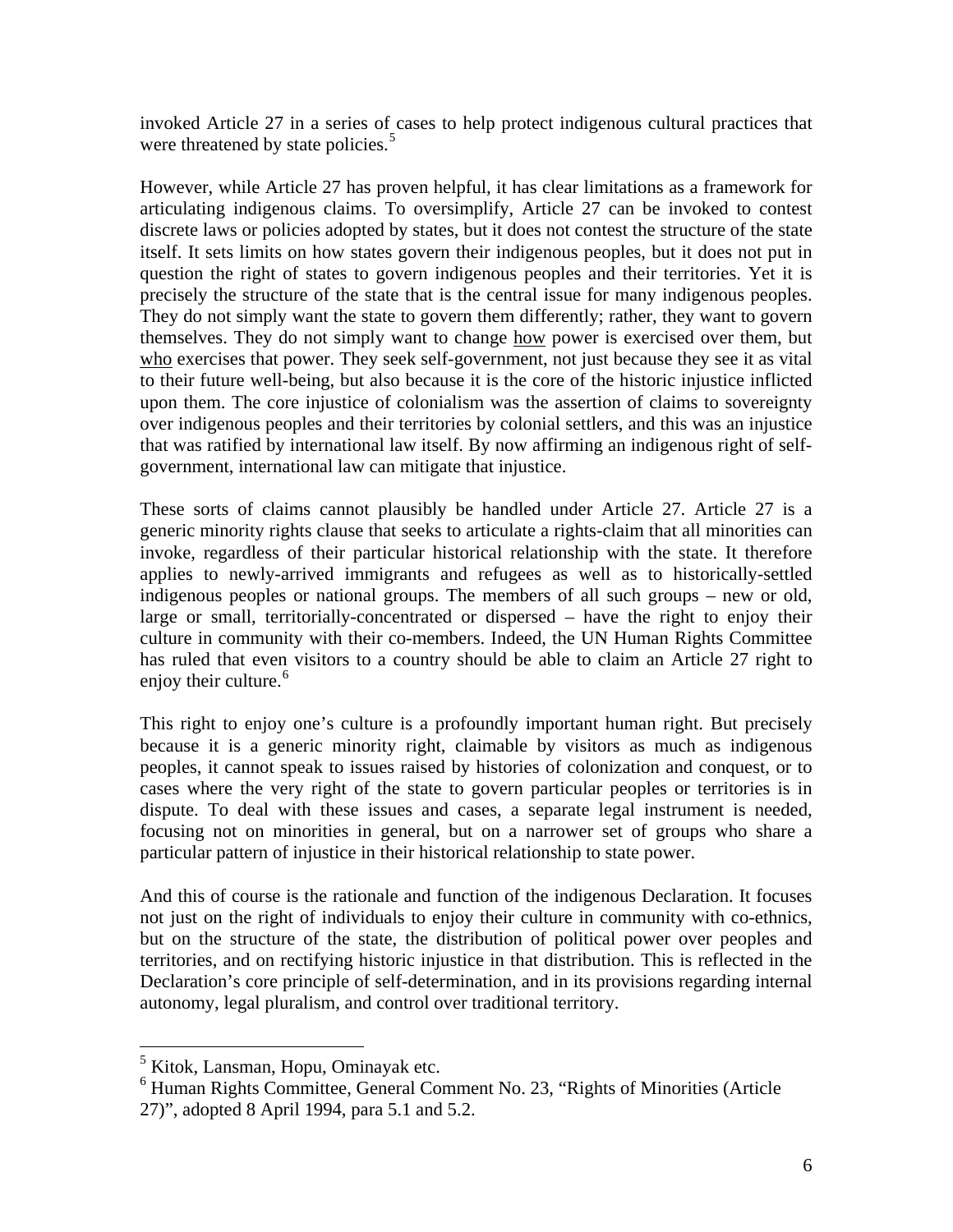It's precisely these principles and provisions that most clearly mark the Declaration as rooted in a "multicultural model of political ordering" (Anaya 2004: 15). If Article 27 endorses a culturally-sensitive model of human rights, the indigenous Declaration endorses a multicultural model of the state. And this is why commentators have seen it as transformative. It doesn't just say that cultural identities are worthy of respect by the state. It also says that the state itself must be pluralized, accepting ideas of dispersed sovereignty, substate autonomies, legal pluralism, and multiple loyalties, and acknowledging the injustices done when political authority was illegitimately claimed over indigenous peoples and territories.

## *Can the Declaration be a Precedent?*

In my view, justice for indigenous peoples requires addressing these issues of political order, and so a separate legal instrument was indeed needed that went beyond the generic minority rights guarantees of Article 27. The adoption of the Declaration is therefore a genuine achievement for indigenous peoples. My interest in this paper, however, is on its potential impact for other groups. In what ways, if any, can the Declaration serve as a model or precedent for other substate ethnocultural groups?

We can distinguish three different ways in which the Declaration could be seen as setting a precedent for other groups:

- First, at the level of substantive norms, the Declaration endorses a principle of (internal) self-determination for indigenous peoples. This principle is also central to the struggle of national minorities, and so the Declaration could be seen as setting a precedent for them, or for other groups who claim a sense of peoplehood or nationhood. As I noted earlier, Allen views this is as the most obvious or likely effect of the indigenous Declaration. As he puts it, "by securing the right of selfdetermination, indigenous societies have opened up the prospect of the internal right being made available to other sub-State societal groups" (Allen 2006: 335).
- Second, at a more formal level, the Declaration involves the articulation of "targeted" rights. The Declaration rests on the premise that because of their distinctive history and relationship to the state, indigenous peoples require a separate legal instrument codifying rights that are specific to indigenous peoples, above and beyond the generic rights in Article 27 (and the 1992 UN Minorities Declaration) that accrue to all minorities. This idea of formulating targeted rights to deal with distinctive patterns of injustices is one that can be invoked by many types of substate groups, even if their substantive needs are different from those of indigenous peoples. The Roma, Afro-Latinos, Dalits and immigrants may not seek the same substantive norms as indigenous peoples (such as selfdetermination or territorial autonomy), but they too argue that they face distinctive patterns of injustice that are not adequately addressed by the generic Article 27 right to enjoy one's culture. The indigenous Declaration could be seen,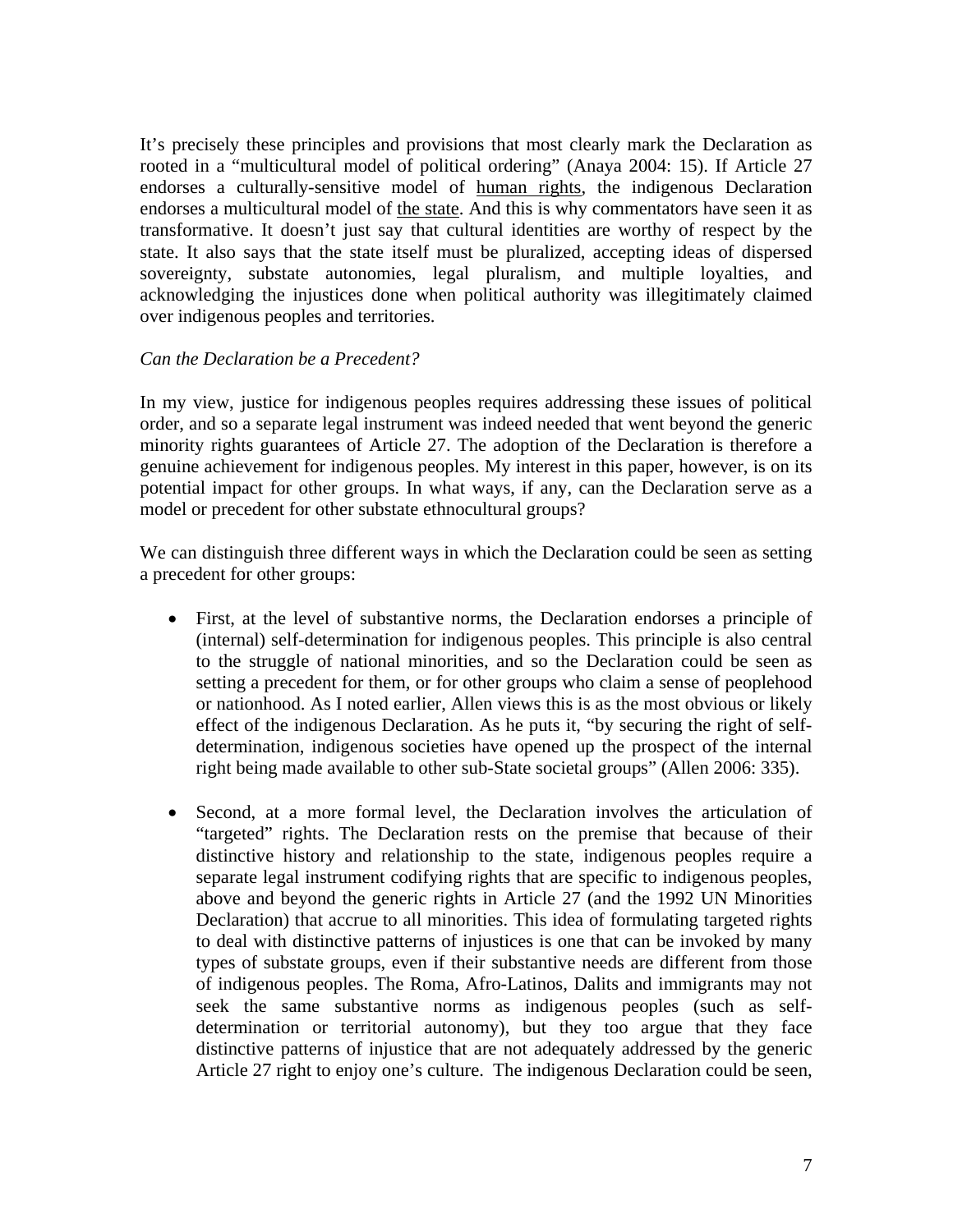therefore, as a precedent for other sorts of targeted rights (eg., a "Charter of Romani Rights").

• Third, at a procedural level, the indigenous Declaration emerged through a process that included indigenous peoples themselves. Indigenous peoples argued that historically they have been the objects of international law, but were not active subjects in its formulation, and that international law will only be fair and legitimate if the peoples governed by it have a say in the developments of its standards. This principle – that the objects of international law should also be its subjects – is one that can be invoked by many substate groups. While minorities have been the objects of international law dating back to the League of Nations, they have played virtually no role in the drafting of international minority rights norms, whether in the League's minority protection scheme, Article 27 of the ICCPR, or of the 1992 UN Declaration on the Rights of Persons Belonging to National or Ethnic, Religious or Linguistic Minorities. Minorities have been the object of international debate, but not active subjects in the debate. This was precisely the situation that indigenous peoples successfully contested (Barsh 1994), and minorities could claim that they too have the right to participate in the formulation of new international standards.

In all of these ways, the indigenous Declaration is potentially a model for other ethnocultural substate groups to seek enhanced recognition and rights. And indeed there have been efforts along all three of these lines: attempts to extend autonomy/selfdetermination to national minorities; attempts to formulate new types of targeted rights for a range of different types of groups; and attempts to develop mechanisms whereby minorities can participate in the formulation of new international standards. However, to date, none of these efforts have been a success, and we can learn important lessons from their failure.

Let me start with the first issue – the extension of rights of internal self-determination to national minorities. At the level of moral principle, this extension seems natural and obvious. All of the arguments I mentioned earlier for a separate indigenous Declaration – in particular, the inadequacy of Article 27, and the need to address issues of historic injustice and contested state authority – can and have been raised by stateless nations like the Chechens, Kurds, Kashmiris, Tibetans, Basques, and Palestinians. Like indigenous peoples, the members of these substate national groups do not simply seek the right to enjoy their culture with co-members. They also contest the authority of the state to govern them and their territories, seek acknowledgement of historic injustices, and seek to pluralize state structures through recognition of rights of self-determination or autonomy.

So if a powerful case can be made for having a separate indigenous Declaration, above and beyond Article 27, it seems that a similar case can be made for drafting a separate Declaration on the rights of substate national groups. And indeed this has been proposed, both at the UN and within Europe. For example, in 1993 – at the same time the indigenous Draft Declaration was first adopted by the UN Working Group –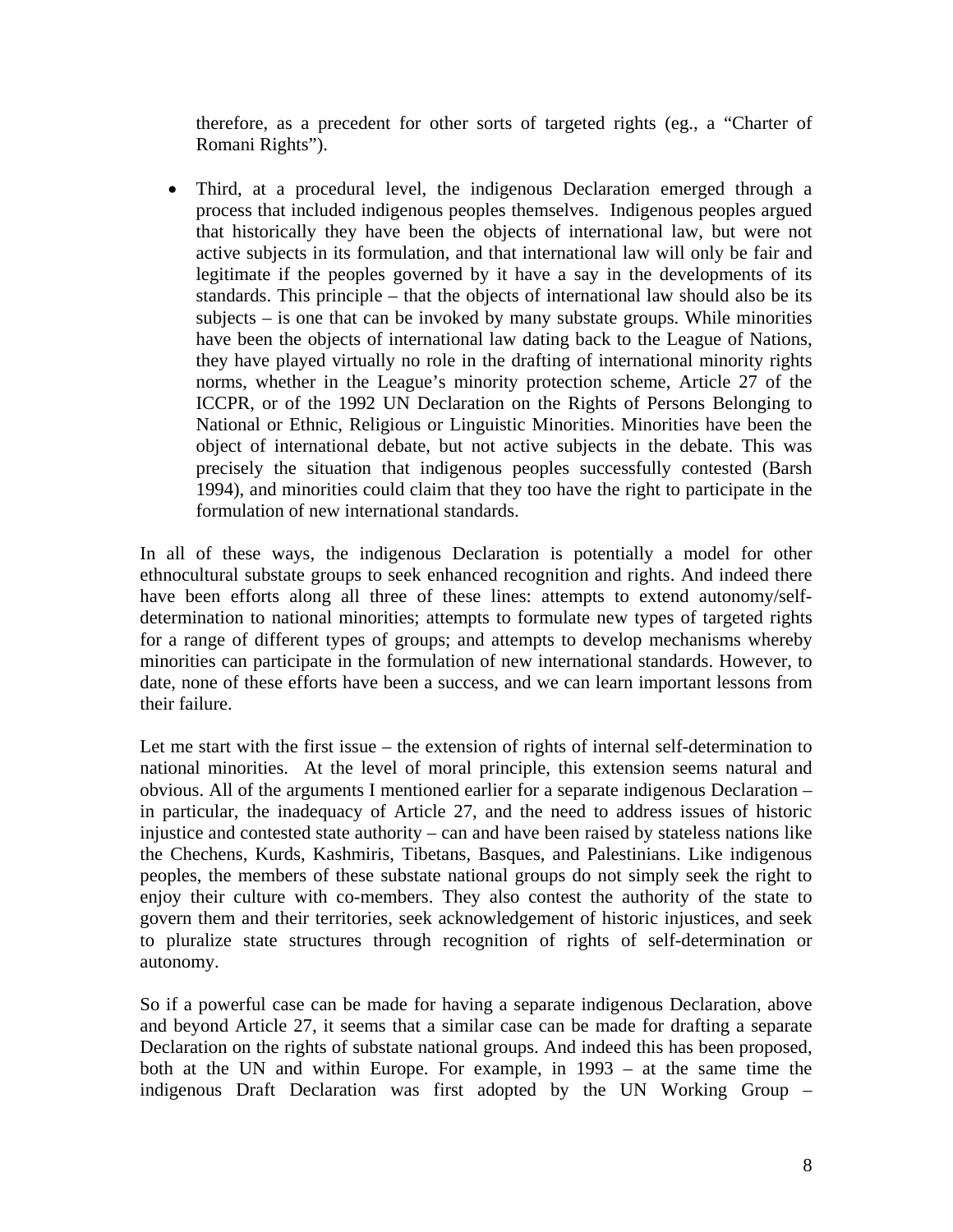Liechtenstein submitted to the UN General Assembly a "Draft Declaration on Self-Determination through Self-Administration".[7](#page-8-0) This Draft Declaration, like the indigenous Draft Declaration, affirmed the right of self-determination for all peoples, and recognized a right of internal autonomy as an expression of that right. It differed from the indigenous Declaration, however, in understanding "all peoples" to include substate nations as well as indigenous peoples.

A similar debate about the rights of national minorities to autonomy was occurring at the Council of Europe. In 1993, for example, the Council of Europe's Parliamentary Assembly adopted a Recommendation stating that

 in the regions where they are a majority, the persons belonging to a national minority shall have the right to have at their disposal appropriate local or autonomous authorities or to have a special status, matching this specific historical and territorial situation and in accordance with the domestic legislation of the State (Recommendation 1201; article 11).

Unlike the Liechtenstein proposal, this Recommendation did not explicitly endorse a right to "self-determination" for national minorities. But it did endorse many of the same substantive rights and powers that are supposed to instantiate internal self-determination, in particular forms of regional autonomy, which many commentators viewed as implicitly drawing on norms of internal self-determination.

This Recommendation was generalizing a principle adopted two years earlier by the EU Commission regarding the recognition of independent states following the break-up of Yugoslavia. The Commission recommended that states seeking independence, like Croatia, should only receive international recognition if they grant "a special status of autonomy" to areas populated by national minorities.<sup>[8](#page-8-1)</sup> The Council of Europe's Parliamentary Assembly suggested that this principle be affirmed as part of a new European declaration on the rights of national minorities, and/or as an additional protocol to the European Convention of Human Rights.

For a brief moment in the early 1990s, therefore, we see a striking parallel between debates about indigenous peoples and debates about national minorities. In both cases, influential voices at the UN and in regional organizations were drafting new declarations that would enshrine rights to internal autonomy, based on a new `multicultural model of

<span id="page-8-0"></span> $7$  For the draft resolution submitted to the General Assembly, see UN A/C.3/48/L.17. The Draft Convention itself is reprinted as an appendix in Danspeckgruber 2002: 382-93, together with legal commentaries. See also the discussion in Welhengama 1998. When the Draft Convention was rebuffed at the UN, the Prince of Liechtenstein set up the "Liechtenstein Institute on Self-Determination" at Princeton University, in the hope that it would generate greater public debate and academic analysis of the issues involved. See [www.princeton.edu/lisd/ 8](http://www.princeton.edu/lisd/)

<span id="page-8-1"></span><sup>&</sup>lt;sup>8</sup> For a discussion of this aspect of the European Commission Treaty Provisions for the Yugoslavia Draft Convention, see Caplan 2005.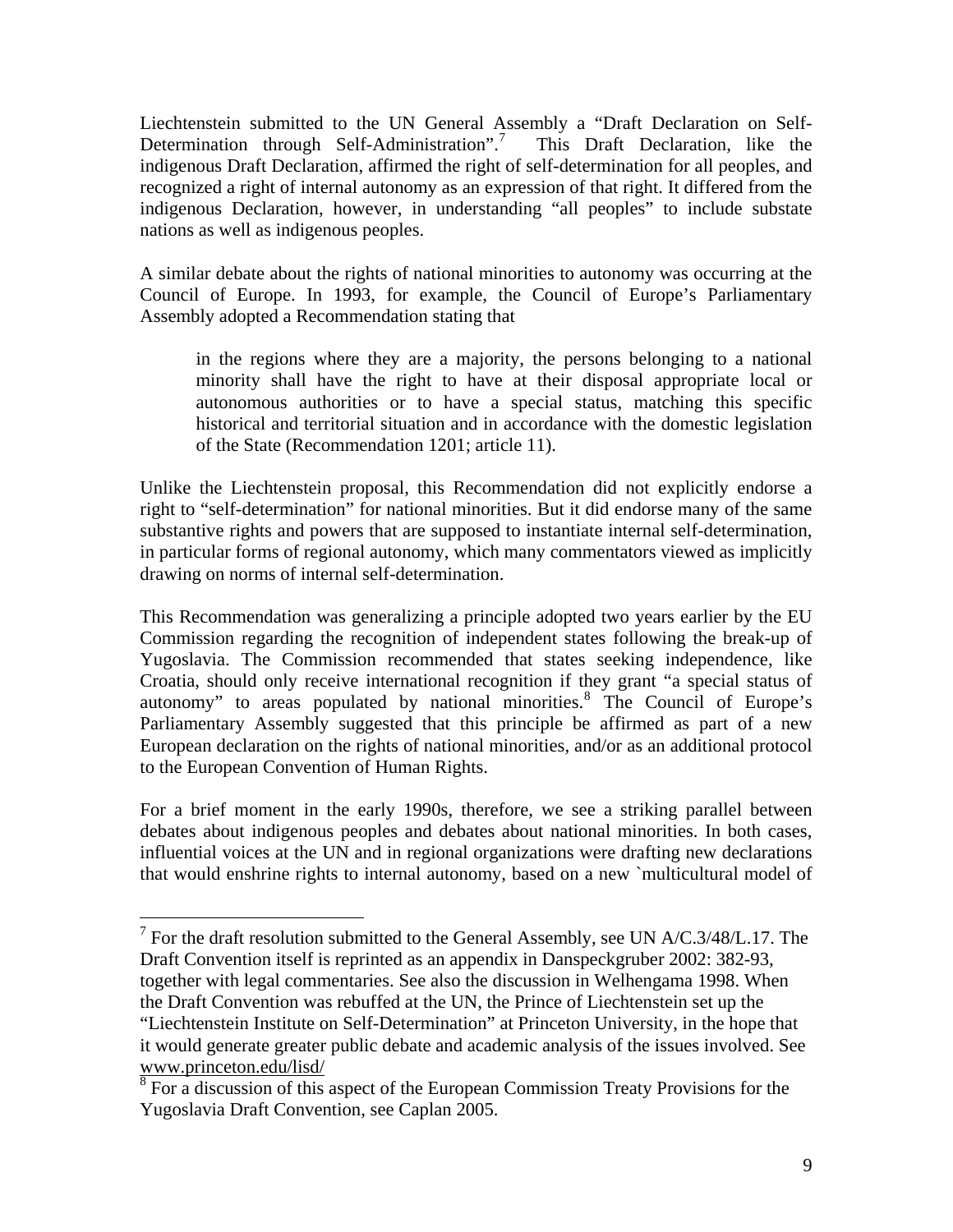political ordering'. And in both cases, the justifications for these claims had a similar dual structure. On the one hand, both indigenous peoples and national minorities appealed to facts of cultural distinctiveness, historical injustice, and contested legitimacy to ground their demands for self-government;<sup>[9](#page-9-0)</sup> and on the other hand, both emphasized that the generic minority rights in Article 27 were "fatally weak" (Barsh 1994: 81), and "completely inadequate…to their needs" (Aukerman 2000: 1030).

For a moment, therefore, it seemed possible that international law would develop two sets of targeted rights that went beyond generic Article 27 minority rights to include rights to internal self-government or autonomy: one for indigenous peoples, and one for national minorities. The Working Group's 1993 draft Declaration on indigenous rights differed in some respects from Liechtenstein's 1993 draft Declaration on self-determination for national minorities, or the Parliamentary Assembly's 1993 Recommendation on territorial autonomy for national minorities. For example, issues regarding sacred sites, the repatriation of cultural objects, and the use of customary law are all more relevant to indigenous peoples than to national minorities (Xanthaki 2007:214-15). But the various declarations shared the core ideas of a multicultural model of political ordering, based on rights to self-government, and the renegotiation and dispersal of authority over peoples and territories. There was much talk at the time of "the evolving right to autonomy" in both contexts, and of the need to develop new models of political order in a "postnational world" that would accommodate both indigenous peoples and national minorities (Xanthaki 2007: 6).

This is a prime example of how indigenous rights might have interacted with minority rights in a mutually reinforcing way to help consolidate a new international commitment to a multicultural outlook. However, all of these proposals have come to naught. Liechtenstein's 1993 draft declaration at the UN received no support, not even the courtesy of being discussed and studied. While the UN has progressively come to support autonomy for indigenous peoples, the idea that other substate national groups might have such rights remains anathema at the UN. Indeed, for reasons discussed below, opposition to that idea is more powerful today than in the mid-1990s. Similarly, when the Council of Europe finalized its Framework Convention on the Protection of National Minorities in 1995, it rejected the Parliamentary Assembly's Recommendation 1201 on a right to autonomy. Indeed, it rejected any proposed articles that would have even hinted at the need for states to renegotiate the structure of state institutions, or the need to acknowledge the potential contestability of, and injustice in, state claims to authority over national minorities and their traditional territories.<sup>[10](#page-9-1)</sup> In this sense, the European Framework Convention on national minorities is essentially a dressed-up version of

<span id="page-9-0"></span><sup>&</sup>lt;sup>9</sup> As Miriam Aukerman notes, indigenous peoples and national minorities "share the goal of preserving their distinctive cultures, and justify their claims to group-differentiated rights with similar appeals to self-determination, equality, cultural diversity, history and vulnerability" (Aukerman 2000: 1045).

<span id="page-9-1"></span> $10$  For a more detailed discussion of this shift in the Council of Europe (and other Euroepan organizations) from a commitment to substantive targeted rights for national minorities to more generic minority rights, see Kymlicka 2007: chap. 6.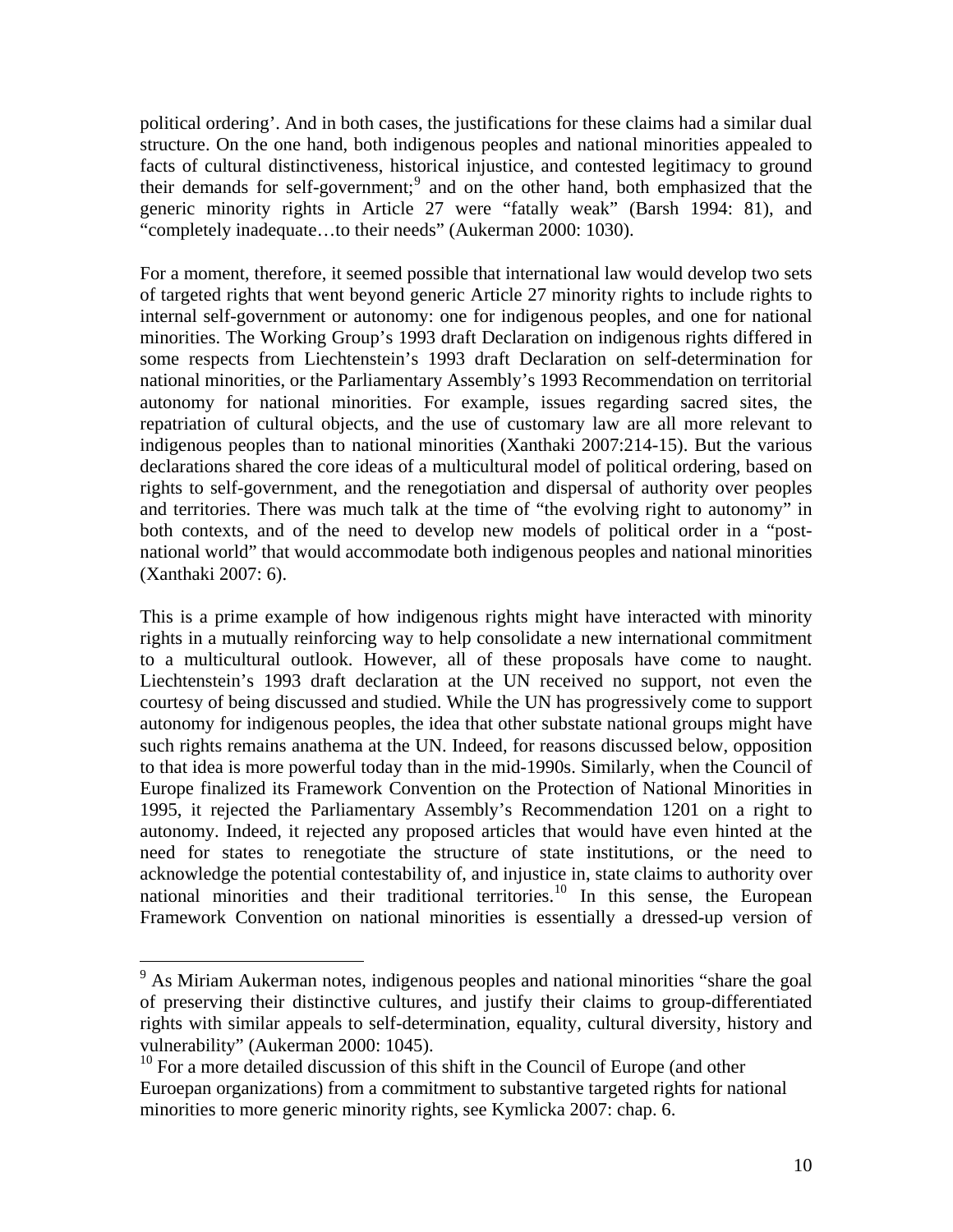Article 27. Like Article 27, it endorses a right to enjoy one's culture in community with others, and hence the legitimacy of cultural diversity, but refuses to address issues of state structure and contested claims to authority and territory.

Consider now the second possible transformative effect of the Declaration: namely, creating increased space for claims to "targeted rights". Before the drafting of the Declaration, international law operated on the assumption that issues of diversity were best addressed by putting together all of the different types of minorities – ethnic, national, linguistic, immigrant, indigenous etc – and according them all the same generic minority rights. The indigenous Declaration carves out a clear exception to this pattern, acknowledging the need to differentiate amongst different types of substate groups. At present, this is a one-off exception, leaving all of the other types of groups lumped together. But it can be seen as a precedent, rather than just an exception. Rather than a simple bifurcation between "indigenous peoples" and "minorities", we could instead have a "multi-targeted" scheme of international norms, with separate legal instruments for indigenous peoples, national minorities, the Romani, Afro-descendents, Dalits, immigrants, or other types of groups in other regions of the world. All such groups would benefit from the generic Article 27 right to enjoy one's culture – which would remain a bedrock principle of any human rights regime – but each would also benefit from targeted rights that address the path-dependent injustices that have arisen from their particular histories of interaction with, and incorporation into, the state.

Inspired by the indigenous movement, other types of ethnocultural groups have indeed started to mobilize for targeted international rights. For example, there have been draft declarations on Romani rights (Klimova-Alexander 2005), as well as proposals for dedicated legal instruments regarding Afro-descendants in Latin America (Lennox 2006), or the Dalits in Asia (Bob 2007).<sup>[11](#page-10-0)</sup> In each case, we see the same dynamic: groups are seeking targeted rights because the generic Article 27 right to enjoy one's culture is inadequate to address the distinctive needs arising from a distinctive history of (unjust) relations with the state. The detailed provisions of these proposals on Romani rights or Afro-Latino rights or Dalit rights are different from those of the indigenous Declaration, but they share a common goal of envisaging new multicultural models of political order based on targeted norms that address distinctive patterns of injustice in relations with the state.

This is another way in which the indigenous Declaration could help to consolidate a broader commitment to multiculturalism. However, here again, all of these proposals for targeted rights for other groups – whether for the Romani, Afro-Latinos, Dalits, or immigrants – have gone nowhere. While all of these groups continue to benefit from their

<span id="page-10-0"></span> $11$  See also the Parliamentary Assembly of the Council of Europe's recommendation for a declaration on immigrant rights: it "recognizes that immigrant populations whose members are citizens of the state in which they reside constitute special categories of minorities, and recommends that a specific Council of Europe instrument should be applied to them" (Recommendation 1402).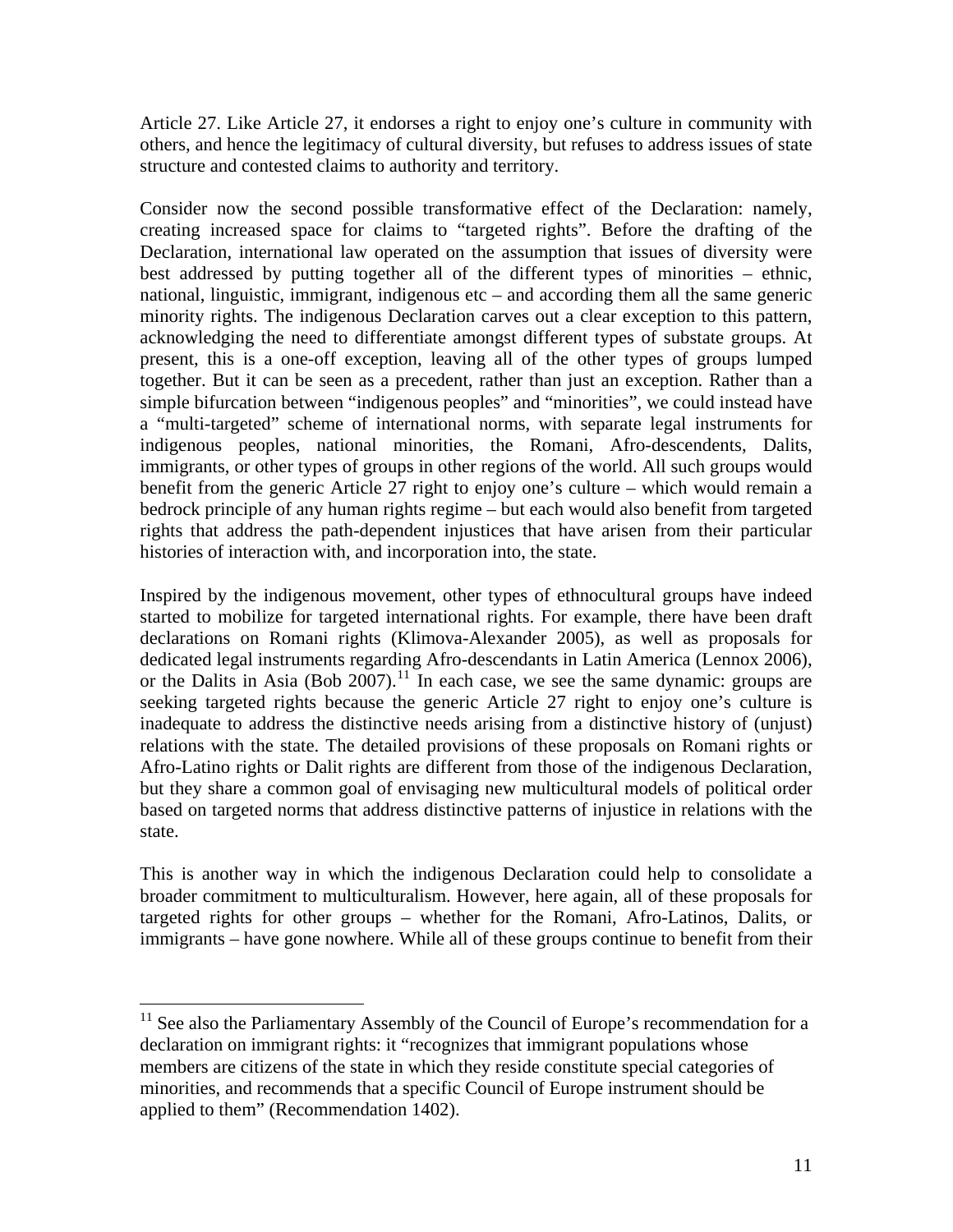generic Article 27 right to enjoy one's culture, attempts to formulate more robust standards in light of their particular needs have failed.

Finally, let me turn to the third potential effect of the Declaration: namely, creating the precedent that the objects of international law should also be the subjects or co-authors of it, and should play a role in formulating its standards. The UN Working Group on Indigenous Populations is "widely viewed as a great success of the UN system" (Xanthaki 2007: 2) and as an "extraordinary" model of "human rights dynamism" (Morgan 2004), precisely because it helped establish new standards. As a result, it has became the focal point of a vibrant transnational advocacy movement, leading eventually to the creation of the higher-status Permanent Forum and the Expert Mechanism on the Rights of Indigenous Peoples.

Inspired by this example, minorities have also sought to gain "a seat at the table" at the UN. And indeed for many years there was a UN Working Group on Minorities, working in parallel to the UN Working Group on Indigenous Populations, which offered a forum for minorities to participate in Geneva. However, the two Working Groups could not have been more different. The Minorities Working Group had no mandate to draft new legal standards, or to monitor compliance with existing standards. As Tom Hadden notes, minority rights "has always been the poor relation in the human rights family" at the UN, and the Working Group on Minorities was "one of the weakest" of the human rights bodies (Hadden 2007: 285). The Working Group has now been replaced by the even weaker Forum on Minority Issues. Whereas the indigenous Working Group has been intensively studied as a model of transnational activism and human rights dynamism, the minorities Working Group was virtually unknown outside a small circle of activists and experts coordinated by the Minority Rights Group, which has valiantly (but unsuccessfully) tried to make it a meaningful international forum. Without a mandate to draft new standards, and given the inadequacy of relying on generic Article 27 rights, the Working Group on Minorities was unable to provide a meaningful forum for minorities to become subjects rather than objects of international law. While minorities have certainly made appeals at the international level – such as the pursuit of new targeted rights by national minorities, Roma, Dalits, and Afro-Latinos – the minorities Working Group had no mandate to draft such targeted rights, and so unlike the indigenous Working Group, it was largely unable to articulate the aspirations of its intended beneficiaries, and never became a focal point of mobilization or enthusiasm.

In short, since 1993, the remarkable progress we've seen in the formulation of targeted norms for indigenous peoples has coincided with more or less complete failure in terms of formulating new standards for other substate groups. In this sense, Allen's claim that the UN's endorsement of the indigenous right to self-determination "empowers the societal claims of other challenged minorities" seems overly-optimistic (Allen 2006: 335-6).

I don't mean to imply that the international community has been silent or indifferent to the needs of other groups. Various UN bodies have commissioned studies of `best practices' regarding national minorities, Roma, Dalits and Afro-Latinos; UN human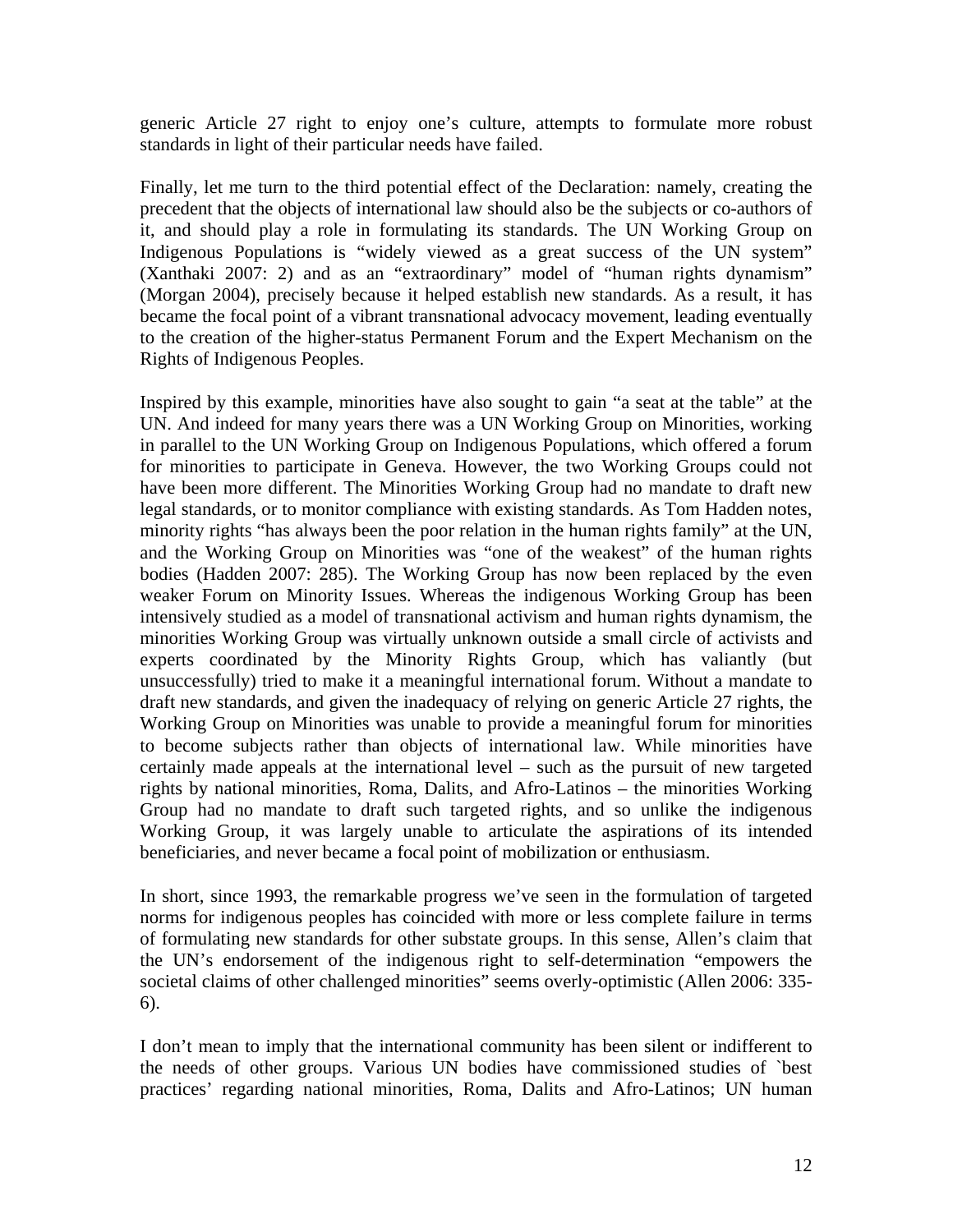rights committees often ask states to explain their polices towards such groups; and UN world conferences include references to the urgency of their respective situations. But all of this was also true of indigenous peoples before the indigenous Declaration. For indigenous peoples, all of these studies, questions and expressions of concern were not enough – indeed, they are of little use if there are no relevant standards for evaluating state conduct. The point of drafting a Declaration was precisely to turn vague expressions of international concern into tangible legal standards that can be internationally monitored. Indigenous advocates argued that the pre-existing international standard – namely, Article 27 – was simply inadequate. Indeed, it was regarded as "fatally weak" (Barsh 1994: 81). Without clearer and more robust standards that addressed the real problems in the relationship between states and indigenous peoples, vague expressions of international concern and/or lists of best practices had no bite, particularly in those states of greatest international concern. The formulation of new standards was an essential step in ensuring that international concern was effective, rather than just rhetorical or impotent.

And this is equally true, I believe, of other substate groups. The UN and other international organizations have expressed concern about national minorities, Roma, Dalits, immigrants, and Afro-Latinos, and have commissioned studies of best practices. For example, many international organizations have published glowing reports about how well autonomy works for national minorities in, say, South Tyrol, Catalonia or the Aland Islands. But as we have seen, those same organizations have steadfastly resisted any proposal to make these "best practices" a matter of legal right for national minorities. Similarly, there has been no willingness to turn best practices for the Roma, Dalits, or Afro-Latinos into new legal standards. In none of these cases has the UN been able to formulate standards that make any appreciable progress on the generic minority rights and anti-discrimination rights that exist in the ICCPR or ICERD.<sup>[12](#page-12-0)</sup> And in the absence of strengthened standards, the expressions of international concern have been largely ineffective.<sup>[13](#page-12-1)</sup> So while we've seen episodic endorsements of multicultural models in relation to a wide range of groups, it is only in relation to indigenous peoples that serious efforts have been made at formulating new rights, standards or entitlements.

In short, the ground-breaking achievements of indigenous peoples have not – to date at least – had transformative effects for other minorities. The indigenous Declaration broke

<span id="page-12-0"></span> $12$  Some commentators argue that the 1992 UN Declaration on the Rights of Persons Belonging to National or Ethnic, Religious or Linguistic Minorities, and/or the 1995 Council of Europe Framework Convention on the Protection of National Minorities, make appreciable progress on Article 27. I disagree, for reasons explained in Kymlicka 2007: chap. 6. They are both fundamentally a restatement of generic Article 27 rights combined with a restatement of equally generic civil and political rights, leaving untouched the "fatal weakness" that led indigenous peoples and other groups to seek more targeted rights.

<span id="page-12-1"></span> $13$  I discuss the (genuine) international efforts at promoting multicultural models as "best" practices", and their general ineffectiveness in the absence of appropriate standards, in Kymlicka 2007: chaps. 6-7.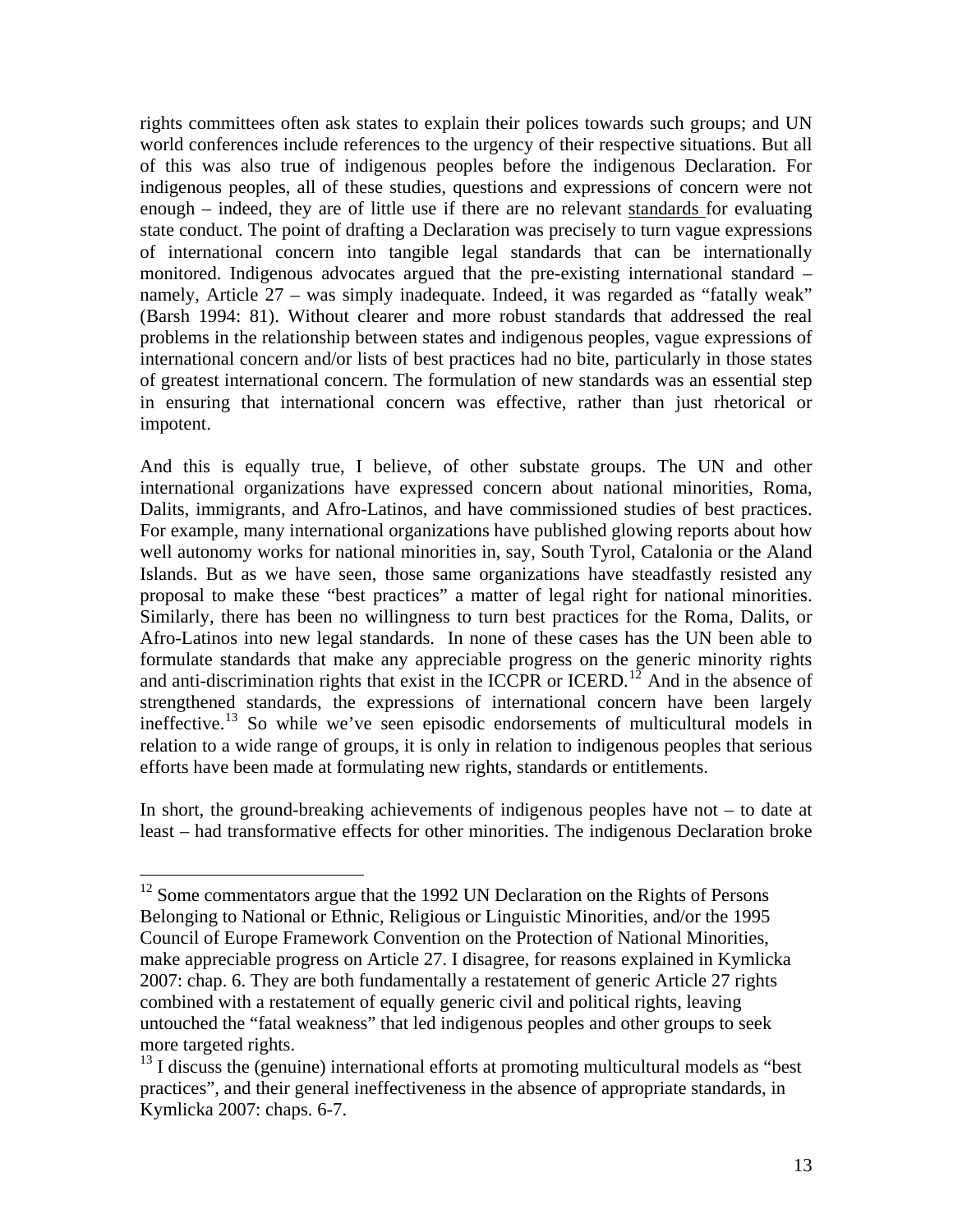new ground (i) in its substantive norms (such as self-determination, legal pluralism, autonomy); (ii) in its very form – namely, as a "targeted" instrument that seeks to identify norms that are appropriate for a particular type of group, rather than relying exclusively on "generic" minority rights norms that apply to all groups, such as Article 27 or the 1992 UN Minorities Declaration; and (iii) in its drafting process, which gave the objects of international law a chance to become its subject. None of these breakthroughs has been replicated for other substate groups. Efforts by national minorities to appeal to the substantive norms of self-government and autonomy have been repudiated, as have efforts by other groups to seek targeted minority rights, and no comparable mechanisms have been created that would enable minorities to become subjects of international law.

These divergent trajectories of indigenous and minority rights clearly suggest that UN member states are operating with a firewall view. They are assuming that it is possible to enhance the rights of indigenous peoples while resisting the rights of minorities; that it is possible to create targeted legal norms for indigenous peoples while relegating all other groups to generic minority rights; and that that it is possible to strengthen the standardsetting mandate of UN bodies dealing with indigenous issues, while weakening the mandate of UN bodies dealing with minority issues. In all of these ways, optimistic predictions about the broader transformative effects of the indigenous Declaration have not acknowledged the capacity and determination of UN Member States to prevent minorities from taking advantage of indigenous achievements.

## *Will the Firewall Endure?*

And yet, as I noted earlier, there are serious questions about whether this sort of firewall can endure indefinitely. Indeed, while member states will cling as long as possible to the firewall, I suspect it will ultimately break down. I will focus in this section on the pressures that may require international law to acknowledge the commonalities and overlap between indigenous peoples and national minorities.

The attempt to create an inviolable hedge between indigenous peoples and national minorities is subject to multiple stresses, even contradictions. For one thing, the firewall creates moral inconsistencies, since whatever arguments exist for recognizing rights of self-government for indigenous peoples also apply to national minorities. This is clear from the explanations given within the UN itself for the targeted indigenous track. Consider the co-authored paper by the Chair of the UN's Working Group on Minorities (Asbjorn Eide) and the Chair of the UN Working Group on Indigenous Populations (Erica-Irene Daes) on the distinction between "indigenous peoples" on the one hand, and "national, ethnic, religious and linguistic minorities" on the other (Eide and Daes 2000). In explaining why indigenous peoples are entitled to targeted rights beyond those available to all minorities under the generic Article 27, the two Chairs identified three key differences: (a) whereas minorities seek institutional integration, indigenous peoples seek to preserve a degree of institutional separateness; (b) whereas minorities seek individual rights, indigenous peoples seek collectively-exercised rights; (c) whereas minorities seek non-discrimination, indigenous peoples seek self-government. These are indeed relevant differences between different types of ethnocultural groups, but none of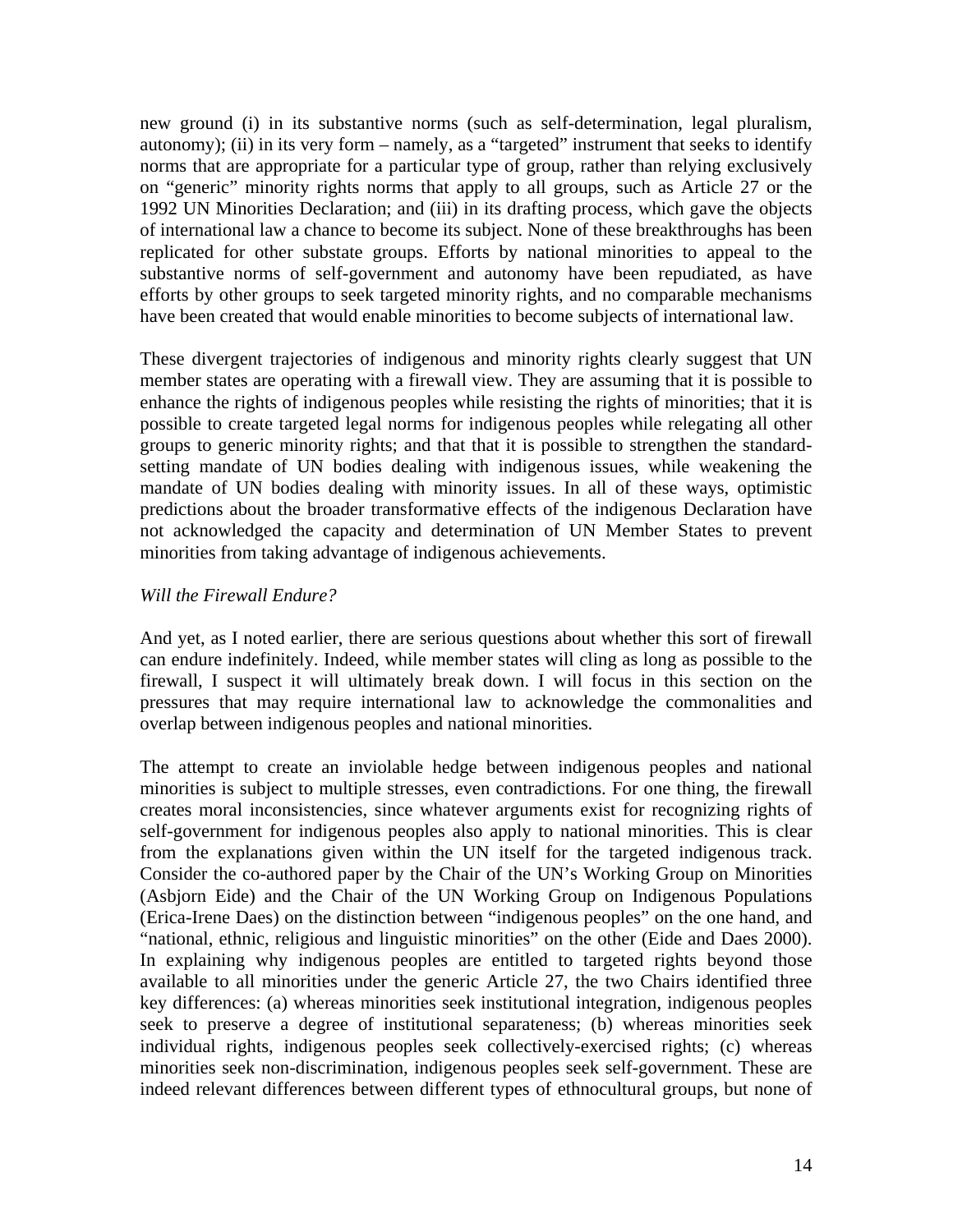them distinguishes indigenous peoples from national minorities. On all three points national minorities fall on the same side of the ledger as indigenous peoples.

In an earlier document, Daes offered a somewhat different account. She stated that the distinguishing feature of indigenous peoples, compared to minorities in general, is that they have a strong attachment to a traditional territory. As she puts it, "attachment to a homeland is nonetheless definitive of the identity and integrity of the [indigenous] group, socially and culturally. This may suggest a very narrow but precise definition of 'indigenous', sufficient to be applied to any situation where the problem is one of distinguishing an indigenous people [from] the larger class of minorities" (Daes 1996: para 39). But this criterion – "attachment to a homeland" – applies to national minorities as well as indigenous peoples.

Or consider Xanthaki's account of why indigenous peoples are entitled to representation in the international legal sphere: namely, that "indigenous peoples are not merely groups organized around particular issues, but long-standing communities with historically rooted cultures and distinct political and social institutions" (Xanthaki 2007: 4). Is this not equally true of the Basques, Kurds or Tibetans?

Some indigenous scholars accept that the underlying core principles apply equally to national minorities. According to James Anaya, for example, all substate nations or peoples have the same substantive rights to internal self-determination as indigenous peoples. The rationale for having international norms targeted specifically at indigenous peoples, on his view, is purely a remedial one: indigenous peoples are more likely to have had their substantive rights violated in the past (Anaya 1996). Indeed, it is widely acknowledged that the problems of indigenous peoples and national minorities "are the same in principle" (Brownlie 1998), $^{14}$  $^{14}$  $^{14}$  that they raise "broadly similar concerns" (Hadden 2007), and are subject to "common normative considerations" (Anaya 2004). As historically-settled groups living on their homelands, both national minorities and indigenous peoples have legitimate interests with respect to the governance of their traditional territory, and to the expression of their language and culture within the public institutions of that territory, and hence to a restructuring of state power – and all of these shared interests and claims go beyond the generic minority rights accorded to all minorities.

Since the principles advanced within the UN for targeted indigenous rights also apply to national minorities, the sharp gulf in legal status between the two groups lacks any clear

<span id="page-14-0"></span> $14$  The "heterogeneous terminology which has been used over the years – reference to `nationalities', peoples' `minorities' and `indigenous populations' – involves essentially the same idea… the problems of the Lapps, the Inuit, Australian Aboriginals, the Welsh, the Quebecois, the Armenians, the Palestinians and so forth are the same in principle… the separation of the topic of indigenous populations from the question of selfdetermination and the treatment of minorities is not justified either as a matter of principle or by practical considerations" (Brownlie 1988: 5, 16).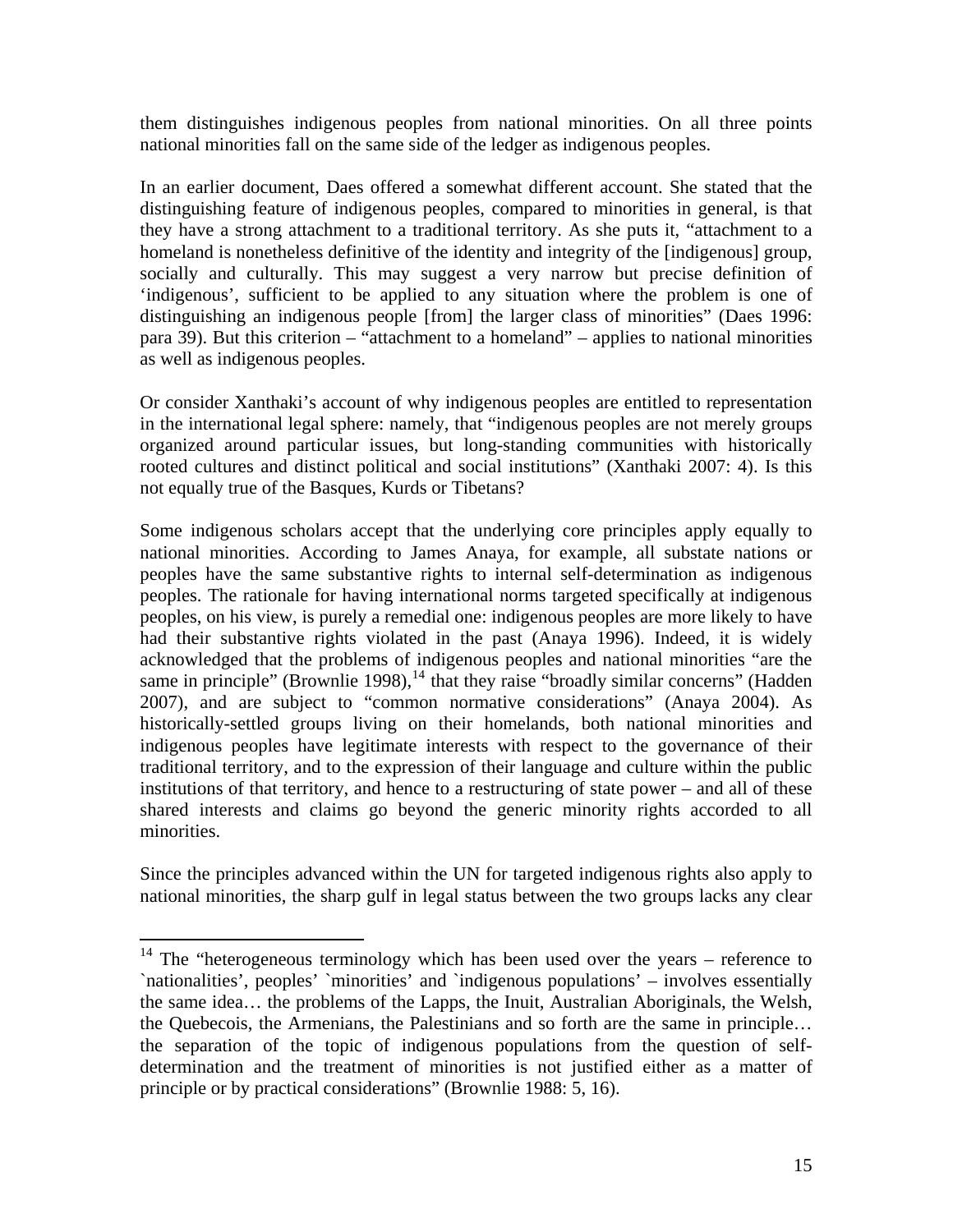moral justification. There was, at first, an understandable justification for prioritizing the rights of indigenous peoples. The subjugation of indigenous peoples by overseas European colonizers was typically a more brutal process than the subjugation of national minorities by their neighbouring societies, leaving indigenous peoples more vulnerable, and hence in more urgent need of international protection. As a result, there was a plausible moral argument for giving priority to indigenous peoples over national minorities in the codification of self-government rights in international law.

However, what began as a difference in relative urgency between the claims of indigenous peoples and national minorities has developed into a total rupture at the level of international law. Across a wide range of international documents, indigenous peoples have been distinguished from national minorities, and claims to autonomy or internal self-determination have been restricted to the former. National minorities are lumped together with visitors, immigrants and diasporas and accorded only generic minority rights, ignoring their distinctive needs and aspirations relating to historic settlement and territorial concentration. The distinction between indigenous peoples and other homeland minorities has thereby assumed a significance within international law that is morally difficult to justify or sustain.

This inconsistency raises the question of why the international community has been so much more sympathetic to the claims of indigenous peoples than to national minorities. There are many reasons (Kymlicka 2007), but the core of the problem is revealed in a passing comment by Erica-Irene Daes. In trying to diminish state opposition to indigenous claims to self-determination, she states that "in view of their small size, limited resources and vulnerability", it is "not realistic to fear indigenous peoples' exercise of the right to self-determination" (Daes 1993: para 28). The clear if unintended implication is that it would be realistic to fear the exercise of self-determination by groups that are not small, or that have sufficient resources (or allies) to credibly challenge state power. And this, of course, is precisely how states think of national minorities like the Kurds, Tibetans or Palestinians. They are seen, not as small, weak and peripheral, but as potential players or pawns in regional geo-political struggles that threaten the very existence of the state. Some of these fears about national minorities are paranoia, but not all. History shows that national minorities often have been recruited as proxies, collaborators or fifth-columns in struggles between neighbouring states or between rival regional powers. The assumption that national minorities are the potential cause of, or pretext for, geo-political conflict has been omnipresent in all of the international deliberations on national minorities, dating back to the League of Nations. As a result, discussions of national minority rights are heavily "securitized", in a way that precludes recognition of, or even discussion of, the "common normative considerations" that connect indigenous peoples and national minorities. Whereas humanitarian concerns and arguments of justice have driven UN debates on indigenous peoples, security concerns have driven the debate on national minorities.<sup>[15](#page-15-0)</sup>

<span id="page-15-0"></span> $15$  For detailed discussion of this difference in the geo-political role of national minorities and indigenous peoples, and the resulting contrast between a humanitarian debate on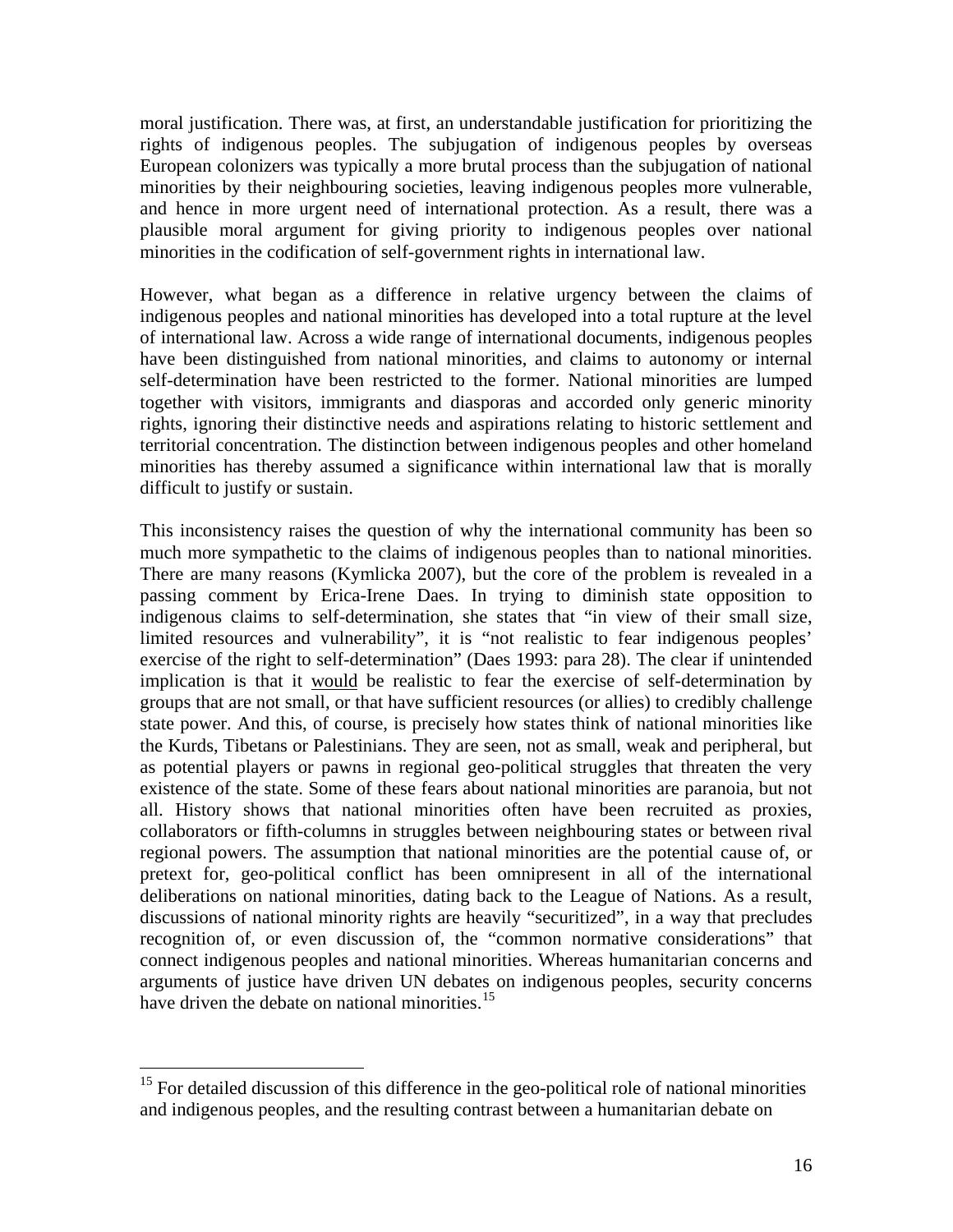When Daes insisted that states should not fear the self-determination of indigenous peoples because of their small size and vulnerability, she was implicitly acknowledging the pervasiveness of state fears about the self-determination claims of larger national minorities. She was saying, in effect, that while the fear of self-determination by national minorities is understandable, states should draw a bright line between national minorities and indigenous peoples, and should not let their fear of the former erode their recognition of the latter.

In short, Daes was appealing to something like the firewall strategy. Aware of the depth of their anxiety about national minorities, she was asking state representatives to think of indigenous peoples, not as sharing common normative concerns with national minorities, but as radically different from national minorities. Rather than emphasizing the ways in which national minorities and indigenous peoples share experiences of unjust and involuntary incorporation into larger states, resulting in cultural oppression and loss of self-government, Daes instead emphasized how indigenous peoples are not as scary as national minorities, since they are numerically small, politically weak, geographically peripheral, and geo-politically innocent.

Given the securitization of national minority issues, it was perhaps inevitable that advocates of indigenous rights would adopt this firewall strategy. UN Member States simply would not have endorsed the Declaration if they thought it was opening the door for the self-determination of national minorities. So it was essential for advocates to downplay the possible normative commonalities between indigenous peoples and national minorities, and instead to emphasize their geo-political differences.

The firewall strategy has therefore served the interests of both indigenous advocates and member-states. Neither side in the struggle between indigenous peoples and states has had an interest in drawing attention to the moral inconsistencies involved in the diverging treatment of indigenous peoples and national minorities. This helps to explain why the firewall has been so pervasive and enduring at the UN.

If the only problem with the firewall strategy was its moral inconsistency, it could probably endure. But there is another, perhaps deeper, source of instability. Drawing a firewall between indigenous peoples and minorities is not only morally suspect, it is also conceptually unstable, as the very distinction is difficult to draw in much of the world. In the West, there is a relatively clear distinction to be drawn between European national minorities and New World indigenous peoples. Both are groups whose historic homeland has been incorporated into a larger state, but the former have been incorporated into a larger state dominated by a neighbouring people, whereas the latter have been colonized and settled by a distant colonial power. As I noted earlier, the latter process has typically been more brutal and disruptive, and this provides some reason for prioritizing the

indigenous peoples and a "securitized" debate on national minorities, see Kymlicka 2007: chap. 7.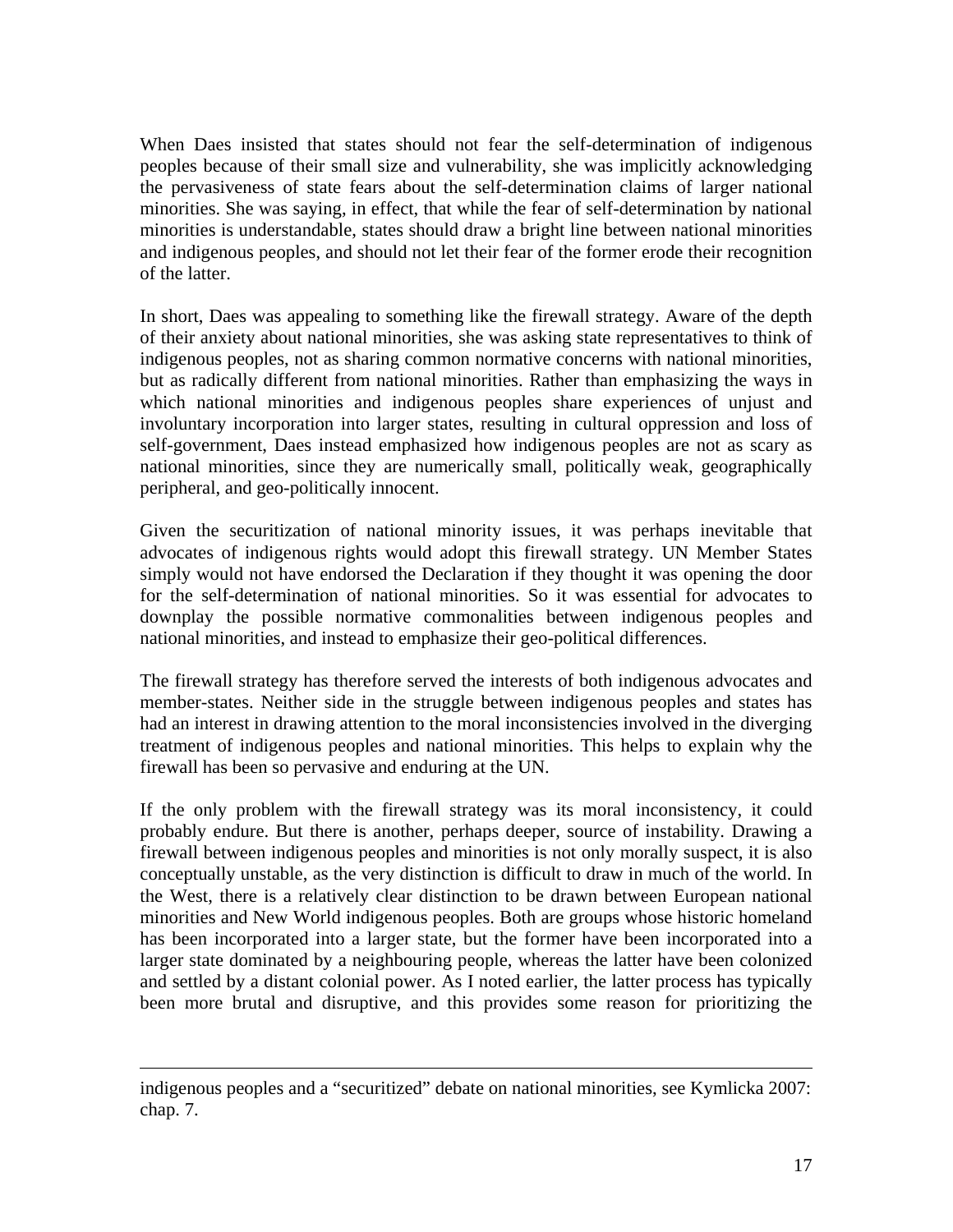international protection of indigenous peoples. However, it is less clear how we can draw this distinction in Africa, Asia or the Middle East.

In one sense, no groups in Africa, Asia or the Middle East fit the traditional profile of indigenous peoples. All homeland minorities in these regions have been incorporated into larger states dominated by neighbouring groups, rather than being incorporated into settler states. In that sense, they are all closer to the profile of European national minorities than to New World indigenous peoples. And for this reason, several Asian and African countries insist that none of their minorities should be designated as indigenous peoples. However, if targeted indigenous norms do not apply in Asia or Africa, then minorities are left with only the weak generic minority rights under Article 27, and these provide no protection for their legitimate interests in self-government and territorial autonomy.

In order to extend the protections of international law to some particularly vulnerable groups, therefore, the UN has attempted to re-conceptualize the category of indigenous peoples to cover at least some minorities in post-colonial states. On this view, we shouldn't focus on whether minorities are dominated by settlers from a distant colonial power as opposed to neighbouring peoples. What matters is simply the facts of domination and vulnerability, and finding appropriate means to remedy them. And so various IOs have encouraged groups in Africa, Asia and the Middle East to identify themselves as indigenous peoples in order to gain greater international protection.

This push to extend the category of indigenous peoples beyond its original New World setting is a logical result of the humanitarian motivation that led to the targeting of indigenous peoples in the first place. Insofar as the motivation for targeted rights was the distinctive vulnerability of indigenous peoples in New World settler states, it was natural to expand the category to include groups elsewhere in the world that share similar vulnerabilities, even if they were not subject to settler colonialism.

The difficult question however is how to identify *which* homeland groups in Africa, Asia or the Middle East should be designated as indigenous peoples under international law. Once we start down the road of applying the category of indigenous peoples beyond the core case of New World settler states, there is no obvious stopping point. Indeed, there are significant disagreements within IOs about how widely to apply the category of indigenous peoples in post-colonial states (Kingsbury 1995, 1998, 1999). Some would limit it to isolated peoples, such as hill tribes or forest peoples in southeast Asia, or pastoralists in Africa. Others would extend the category much more widely to encompass all historically-subordinated homeland minorities that suffer from some combination of political exclusion or cultural vulnerability.

Under these circumstances, attempts to draw a sharp distinction between national minorities and indigenous peoples will seem arbitrary. Moreover, any such line will be politically unsustainable. The problem here is not simply that the category of indigenous peoples has grey areas and fuzzy boundaries – that is true of many categories in both domestic and international law. The problem, rather, is that too much depends on which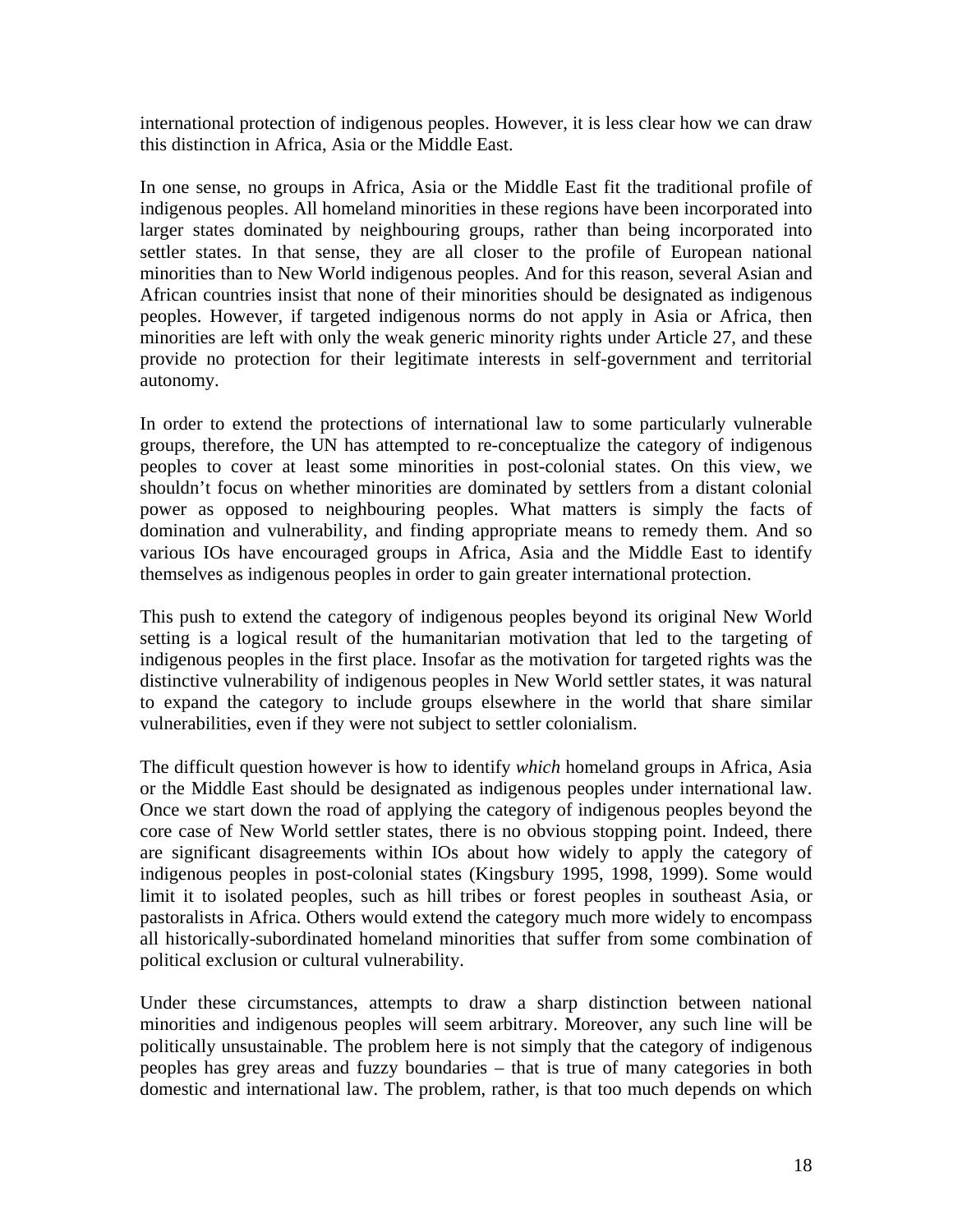side of the line groups fall on, and as a result, there is intense political pressure to change where the line is drawn, in ways that are politically unsustainable.

As should be clear by now, the current UN framework provides no incentive for any homeland minority to identify itself as a national minority, since national minorities can claim only generic minority rights. Instead, all homeland minorities have an incentive to (re)-define themselves as "indigenous peoples". If they come to the UN under the heading of "national minority", they get nothing other than generic Article 27 rights; if they come as "indigenous peoples", they have the promise of land rights, control over natural resources, political autonomy, language rights, and legal pluralism.

Not surprisingly, an increasing number of homeland groups in Africa, Asia and the Middle East are adopting the indigenous label. Consider the Arab-speaking minority in the Ahwaz region of Iran, whose homeland has been subject to state policies of Persianization, including the suppression of Arab language rights, renaming of towns and villages to erase evidence of their Arab history, and settlement policies that swamp the Ahwaz with Persian settlers. In the past, Ahwaz leaders have gone to the UN Working Group on Minorities to complain that their rights as a national minority in relation to their traditional territory are not respected. But since the UN does not recognize national minorities as having any distinctive rights in relation to their areas of historic settlement, the Ahwaz have re-labeled themselves as an indigenous people, and have attended the UN Working Group on Indigenous Populations instead. Similarly, various homeland minorities in Africa that once attended the Working Group on Minorities have re-branded themselves as indigenous peoples, primarily to gain protection for their land rights. Leaders amongst the Crimean Tatars, Roma, Afro-Latinos, Palestinians, Chechens, Dalits, and Tibetans are now debating whether to self-identify as indigenous (Lennox 2006; Aukerman 2000; Klimova-Alexander 2007; Jamal 2005). Even the Kurds - the textbook example of a `captive nation' or stateless national minority – are debating this option. And if the Kurds, why not the Catalans or the Basques? Indeed, some advocates for the historic Frisian minority in the Netherlands have started to adopt the label of an indigenous people (Onsman 2004)

In all of these cases, national minorities are responding to the fact that the UN's generic minority rights are "fatally weak", since they do not protect any claims based on historic settlement or territorial attachments. Given international law as it stands, recognition as an indigenous people is the only route to secure protection for these interests.

The availability of this back-door route for national minorities to gain targeted selfgovernment rights may seem like a good thing. After all, the underlying moral logic should be to acknowledge the legitimate interests relating to historic settlement and territory shared by all homeland minorities, and expanding the category of indigenous people to cover national minorities is one possible way to do this.

Unfortunately, this is not a sustainable approach. The tendency of national minorities to adopt the label of indigenous peoples is likely to lead to the collapse of the international system of indigenous rights. As we've seen, the UN and other IOs have repeatedly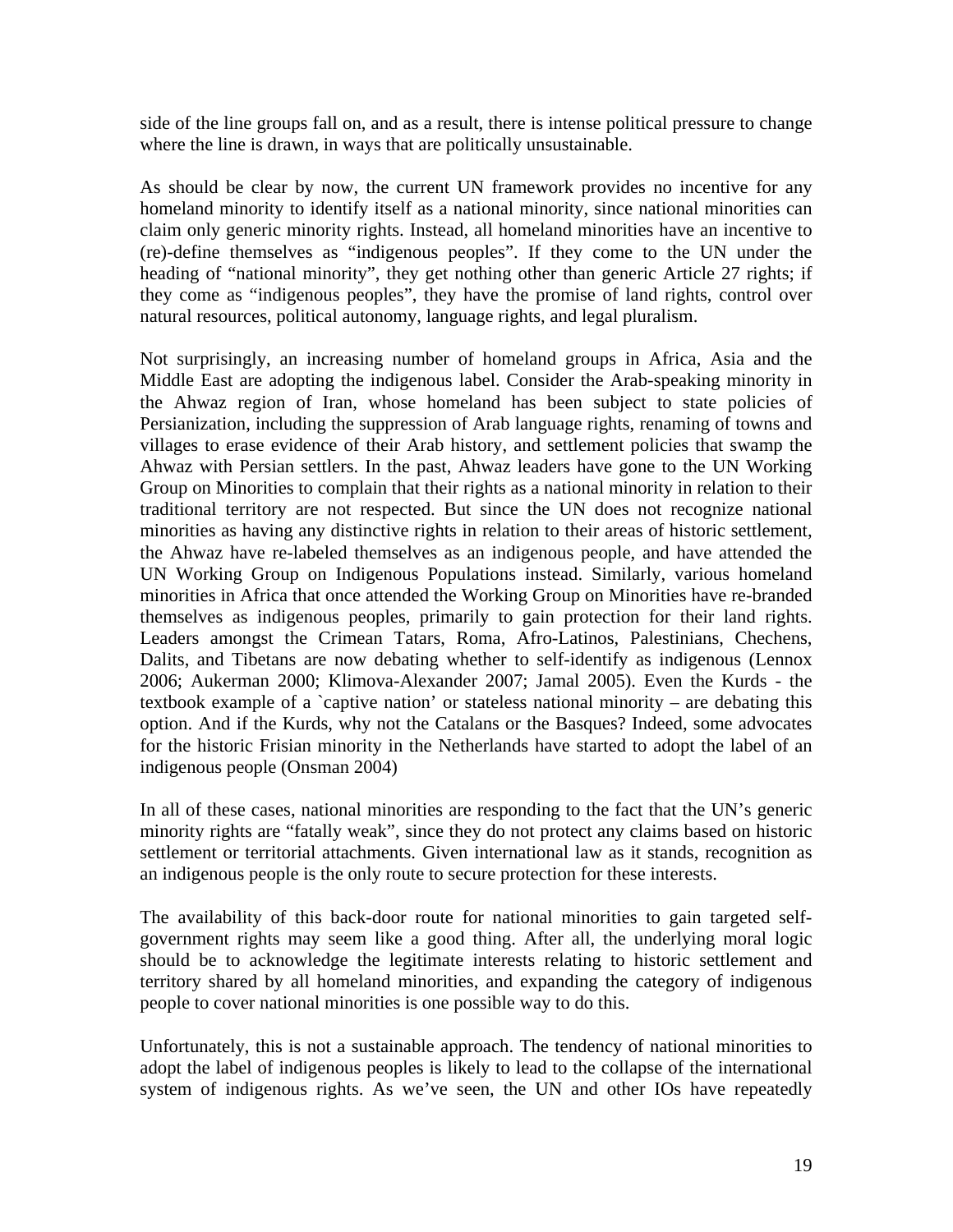rejected attempts to codify rights of self-government for powerful substate national groups, in part because of their geo-political security implications. They are not going to allow such groups to gain rights of self-government through the back-door by redefining themselves as indigenous peoples. If more and more homeland groups adopt the indigenous label, the likely result is that IOs will retreat from the targeted indigenous rights track.

There are a number of ways this retreat could take place. One scenario would be for states to attempt to put sharp limits on which groups qualify as indigenous, so as to ensure national minorities do not sneak in. For example, the category of indigenous peoples could be restricted to New World settler states, or to small groups, or to geographically isolated groups maintaining a subsistence economy. But I don't think such stipulative redefinitions will work, since they would rule out many of the most influential participants in (and indeed founders of) the international indigenous movement. For example, the Sami are not in the New World; the Quechua are not small; the Mohawks are not isolated or engaged in subsistence living, and so on. The category of indigenous peoples is therefore likely to continue to expand, including to groups that formerly were seen as national minorities. But we know that states will not extend rights of selfdetermination to national minorities. The likely result, therefore, is that as the category of indigenous peoples expands, states will start to retreat from the substantive provisions of the Declaration. The Declaration's most transformative elements relating to political ordering will be downplayed or ignored, and focus shifted instead to the sorts of cultural recognition issues addressed by Article 27. We can already see signs of this in the way the World Bank interprets indigenous rights as a matter of culturally-sensitive development policy, rather than as a matter of the political restructuring of the state. Whatever the technique, the result of such a retreat would be to undermine the major progress that has occurred to date in the indigenous track.<sup>[16](#page-19-0)</sup>

This suggests that the long-term future of the UN's indigenous track is unclear. It is often cited as the clearest success story in developing international minority rights, but its success rests on shaky foundations. The UN has attempted to create a legal firewall between the rights of indigenous peoples and national minorities. This firewall was needed to get the indigenous track off the ground, but it is at odds with the moral logic of multiculturalism, and is politically unsustainable. A durable international framework will

<span id="page-19-0"></span> $16$  For various expressions of this worry, see Aukerman 2000: 1017 ("The very success of the indigenous peoples movement in developing an ambitious rights framework and in gaining an institutionalized presence at the United Nations through the working group threatens to undermine the fragile, unspoken standards of inclusion which have characterized the movement up until now"); Kingsbury 1998: 419 ("There is an appreciable risk for the indigenous peoples' movement that the existing and highly functional international political distinction between indigenous peoples and ethnic and other minorities will erode, galvanizing opposition to claims of indigenous peoples"); and Barsh 1994: 81-2 ("Indigenous organizations will have to choose between excluding these [national minority] groups from the movement and attracting the hostility of many states that have previously taken no interest in indigenous issues").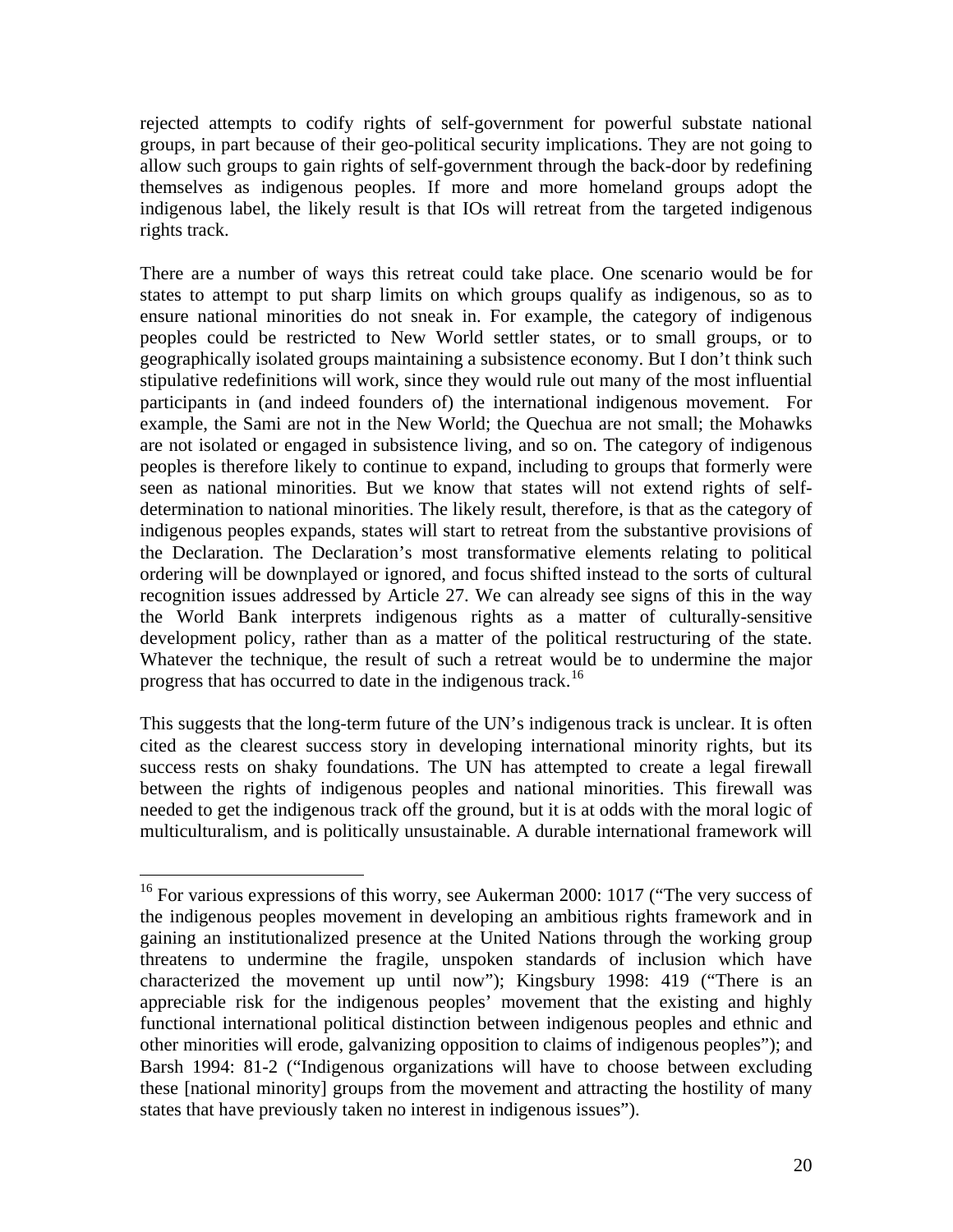require a more coherent account of the relationship between indigenous peoples and national minorities, and a more consistent approach to self-government rights. And this in turn will require a dramatic rethinking of the underlying concepts and categories used in international law. We need to recognize that indigenous peoples aren't the only group in need of targeted rights – this is also true, in different ways, of national minorities, the Roma, Dalits, immigrants, and others. The idea of indigenous rights as just a one-off exception to the rule that minorities are a single category with generic minority rights is not sustainable, either morally or politically. This broader rethinking of categories is needed not only to achieve the broader transformative potential of the indigenous Declaration for other groups, but also perhaps to prevent a retreat in support for indigenous peoples themselves.

Unfortunately, I am not optimistic that such a rethinking is likely in the foreseeable future. Security-based fears about national minorities are deeply entrenched in the international order, and neither states nor indigenous groups have much interest in questioning the current exclusion of national minorities from the debate. Both states and indigenous peoples are likely therefore to continue to act on the assumption of a firewall, even amidst the growing signs of its dissolution. Sooner or later, however, we will need to address more systemic questions about the relationship between national minorities and indigenous peoples, between generic rights and targeted rights, and between normative principles of justice and geo-political security fears. Without a more coherent account of these relationships, the indigenous Declaration rests on shifting sands.

## **REFERENCES**

Allen, Stephen (2006) "The Consequences of Modernity for Indigenous Peoples: An International Appraisal", International Journal on Minority and Group Rights 13/4: 315- 40.

Anaya, S. James (1996) Indigenous Peoples in International Law (Oxford University Press, New York).

Anaya, S. James (2004) "International Human Rights and Indigenous Peoples: The Move towards the Multicultural State", Arizona Journal of International and Comparative Law 21/1: 13-61.

Anghie, Antony (2004) Imperialism, Sovereignty and the Making of International Law (Cambridge University Press, Cambridge).

Aukerman, Miriam (2000) "Definitions and Justifications: Minority and Indigenous Rights in a Central/East European Context", Human Rights Quarterly 22: 1011-50.

Barsh, Russel Lawrence (1994) "Indigenous Peoples in the 1990s: From Object to Subject of International Law?", Harvard Human Rights Journal 7: 33-86.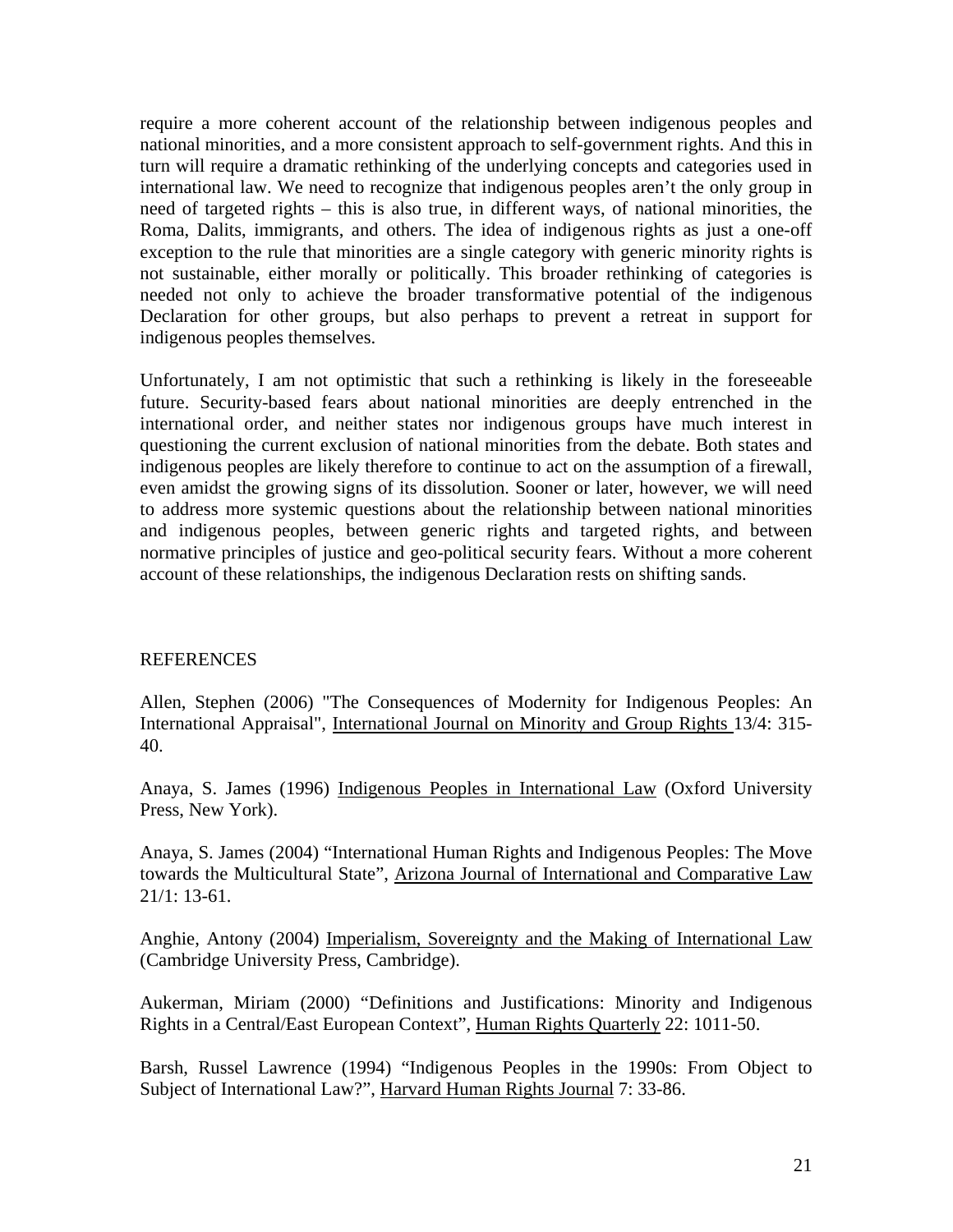Bob, Clifford (2007) 'Dalit Rights Are Human Rights': Caste Discrimination, International Activism, and the Construction of a New Human Rights Issue, Human Rights Quarterly 29: 167-93.

Brownlie, Ian (1988) "The Rights of Peoples in Modern International Law", in James Crawford (ed) The Rights of Peoples (Oxford University Press, New York), 1-16.

Caplan, Richard (2005) Europe and the Recognition of New States in Yugoslavia (Cambridge University Press, Cambridge).

Daes, Erica-Irene (1993) "Explanatory Note Concerning the Draft Declaration on the Rights of Indigenous Peoples" (UN Doc. E/CN.4/Sub.2/1993/26/Add 1).

Daes, Erica-Irene (1996) "Working Paper on the Concept of 'Indigenous people'", prepared for the UN Working Group on Indigenous Populations (UN Doc. E/CN.4/Sub.2/AC.4/1996/2).

Danspeckgruber, Wolfgang (ed) (2002) The Self-Determination of Peoples: Community, Nation, and State in an Interdependent World (Lynne Reinner, Boulder).

Eide, Asbjorn and Erika-Irene Daes (2000) "Working Paper on the Relationship and Distinction between the rights of persons belonging to minorities and those of indigenous peoples", prepared for the UN Sub-Commission on Promotion and Protection of Human Rights (UN Doc. E/CN.4/Sub.2/2000/10).

Falk, Richard (1988) "The Rights of Peoples (In Particular Indigenous Peoples)", in James Crawford (ed) The Rights of Peoples (Oxford University Press, New York), 17-37.

Falk. Richard (1995) On Humane Governance: Toward a New Global Politics (Polity Press, Cambridge).

Feldman, Alice (2002) "Making Space at the Nations' Table: Mapping the Transformative Geographies of the International Indigenous Peoples' Movement", Social Movement Studies 1/1: 31-46.

Hadden, Tom (2007) "The United Nations Working Group on Minorities", International Journal on Minority and Group Rights 14/2-3: 285-98.

Idleman, S. (2004) "Multiculturalism and the Future of Tribal Sovereignty", Columbia Human Rights Law Review 35/3: 589-660.

Jamal, Amal (2005) "On the Morality of Arab Collective Rights in Israel", Adalah Newsletter 12 (April 2005) (www.adalah.org).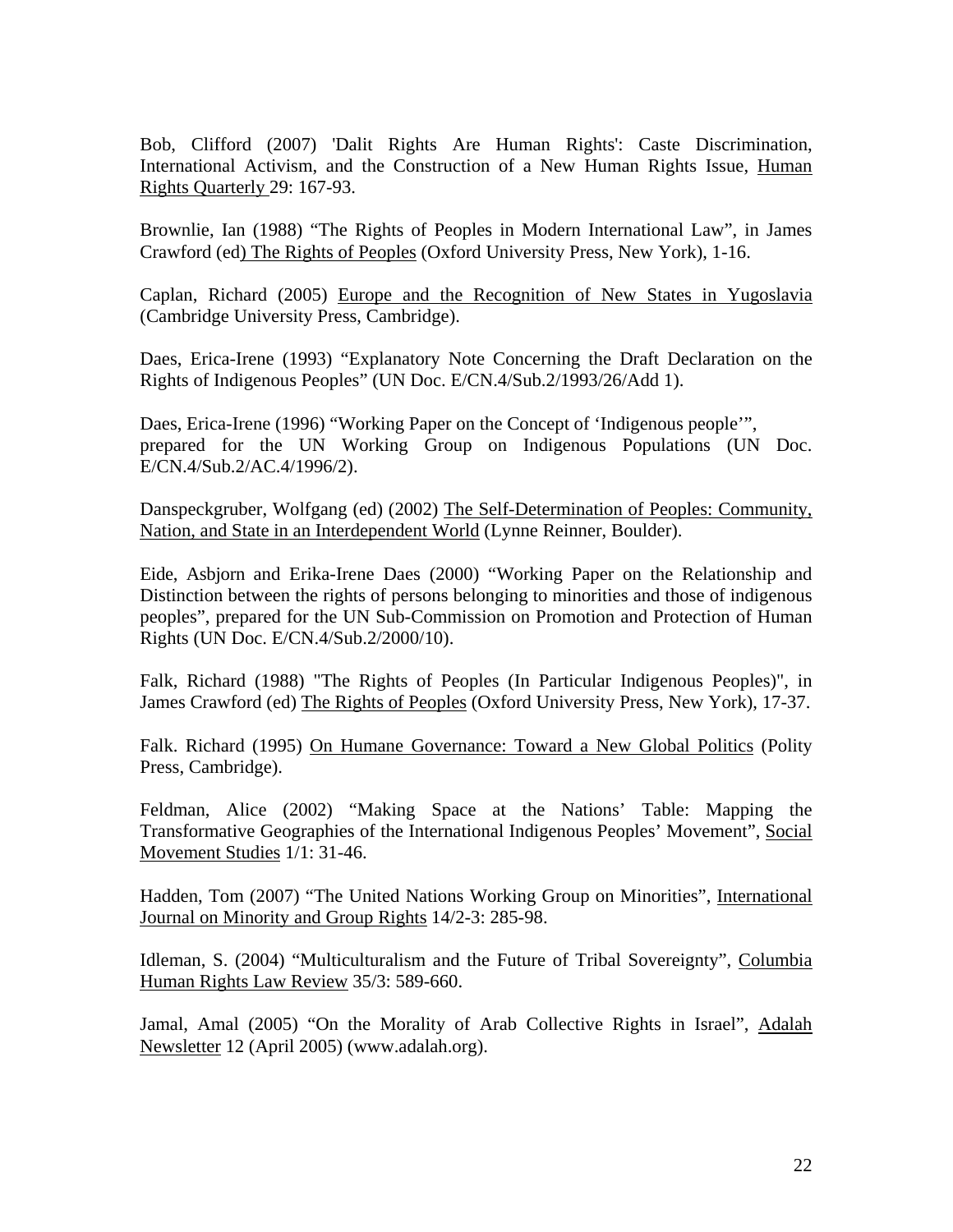Keal, Paul (2003) European Conquest and the Rights of Indigenous Peoples: The Moral Backwardness of International Society (Cambridge: Cambridge University Press).

Kingsbury, Benedict (1995) "`Indigenous Peoples' as an International Legal Concept", in R.H. Barnes (ed) Indigenous Peoples of Asia (Association of Asian Studies, Ann Arbor), 13-34.

Kingsbury, Benedict (1998) "'Indigenous Peoples' in International Law: a Constructivist Approach to the Controversy", American Journal of International Law 92/3: 414-57.

Kingsbury, Benedict (1999) "The Applicability of the International Legal Concept of `Indigenous Peoples' in Asia", in Joanne Bauer and Daniel Bell (eds) The East Asian Challenge for Human Rights (Cambridge University Press, Cambridge), 336-77.

Klimova-Alexander, Ilona (2007) "Transnational Romani and indigenous non-territorial self-determination claims", Ethnopolitics 6/3: 395-416.

Kymlicka, Will (2007) Multicultural Odysseys: Navigating the New International Politics of Diversity (Oxford University Press, Oxford).

Lennox, Corinne (2006) "The Changing International Protection Regimes for Minorities and Indigenous Peoples: Experiences from Latin America and Africa" (presented to Annual Conference of International Studies Association, San Diego, March 2006).

Macklem, Patrick (forthcoming) "Indigenous Recognition in International Law: Theoretical Observations", Michigan Journal of International Law Vol. 30/1.

Macklem, Patrick (2008) "Minority Rights in International Law", International Journal of Constitutional Law 6/3: 531-532

Morgan, Rhiannon (2004) "Advancing Indigenous Rights at the United Nations: Strategic Framing and its Impact on the Normative Development of International Law", Social and Legal Studies 13/4: 481-500.

Muelbach, Andrea (2003) "What Self in Self-Determination: Notes from the Frontiers of Transnational Indigenous Activism", Identities: Global Studies in Culture and Power 10: 241-68.

Niezen, Ronald (2003) The Origins of Indigenism: Human Rights and the Politics of Identity (University of California Press, Berkeley).

Onsman, Andrys (2004) Defining Indigeneity in the Twenty-First Century – A Case Study of the Frisians (Edwin Mellen Press, Lewiston).

Passy, Florence (1999) "Supranational Political Opportunities as a Channel of Globalization of Political Conflicts: The Case of the Rights of Indigenous Peoples", in